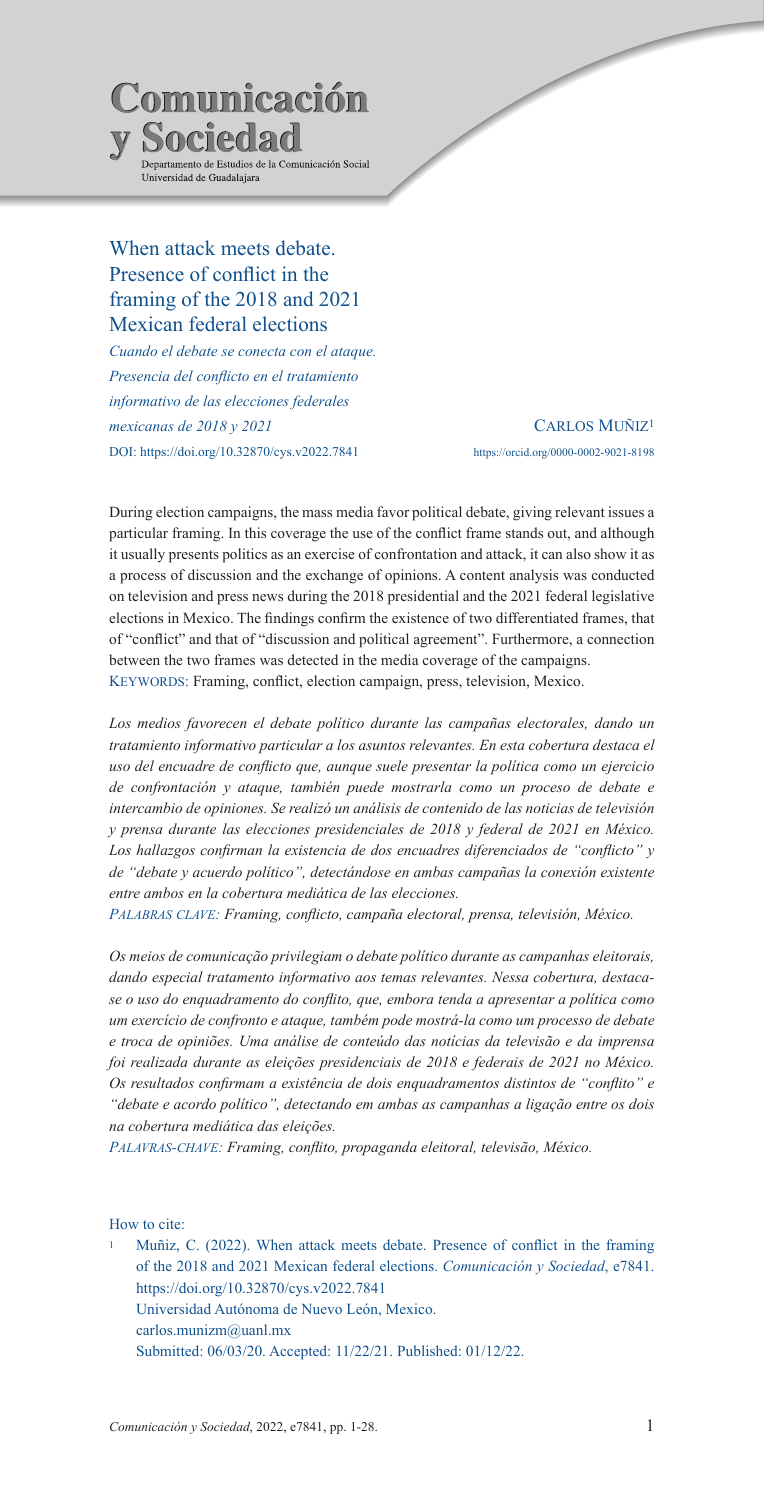#### **INTRODUCTION**

The media play a crucial role in transmitting political information, and the coverage they provide enables a necessary connection to be made between politicians and rulers and the citizenry, to the point that it is often claimed that this coverage works as a currency or as a tool that democracies can use to establish themselves (Gerth & Siegert, 2012). This is due, to a large extent, to the fact that a healthy democracy requires the existence of a public that is well informed about political issues (Dimitrova & Strömbäck, 2012). According to this argument, the media have become a crucial source of information (Strömbäck & Dimitrova, 2006), especially during election campaigns, when media dependency of citizens tends to increase (Bjarnøe et al., 2020; Ergün & Karsten, 2019).

The media transmit program proposals by covering electoral processes on their newscasts, as well as giving the different positions of the contenders on important issues: vital information for citizens to be able to make their own decisions and to become involved in politics in an effective manner (Matthes, 2012). To this end, the journalistic practice of covering events is crucial, giving the news a particular treatment or framing to present the issues relating to the campaign (Bartholomé et al., 2018; Schuck et al., 2013; Strömbäck & Dimitrova, 2006). In line with what Entman (1993) proposed, this process involves selecting "some aspects of a perceived reality and make them more salient in a communicating text, in such a way as to promote a particular problem definition, causal interpretation, moral evaluation, and/or treatment recommendation for the item described" (p. 52).

The framing implies, therefore, selecting certain news frames to structure the information and to provide it with meaning (de Vreese, 2012; Matthes, 2012). A journalistic practice that in the context of election campaigns denotes the way in which the candidates' and the parties' proposals, discussions and strategies are narrated on the news, emphasizing or excluding possible approaches to the existing reality (Gerth & Siegert, 2012; Muñiz et al., 2018; Rodelo, 2020; Schuck, 2017). It has been found that the media tend to emphasize certain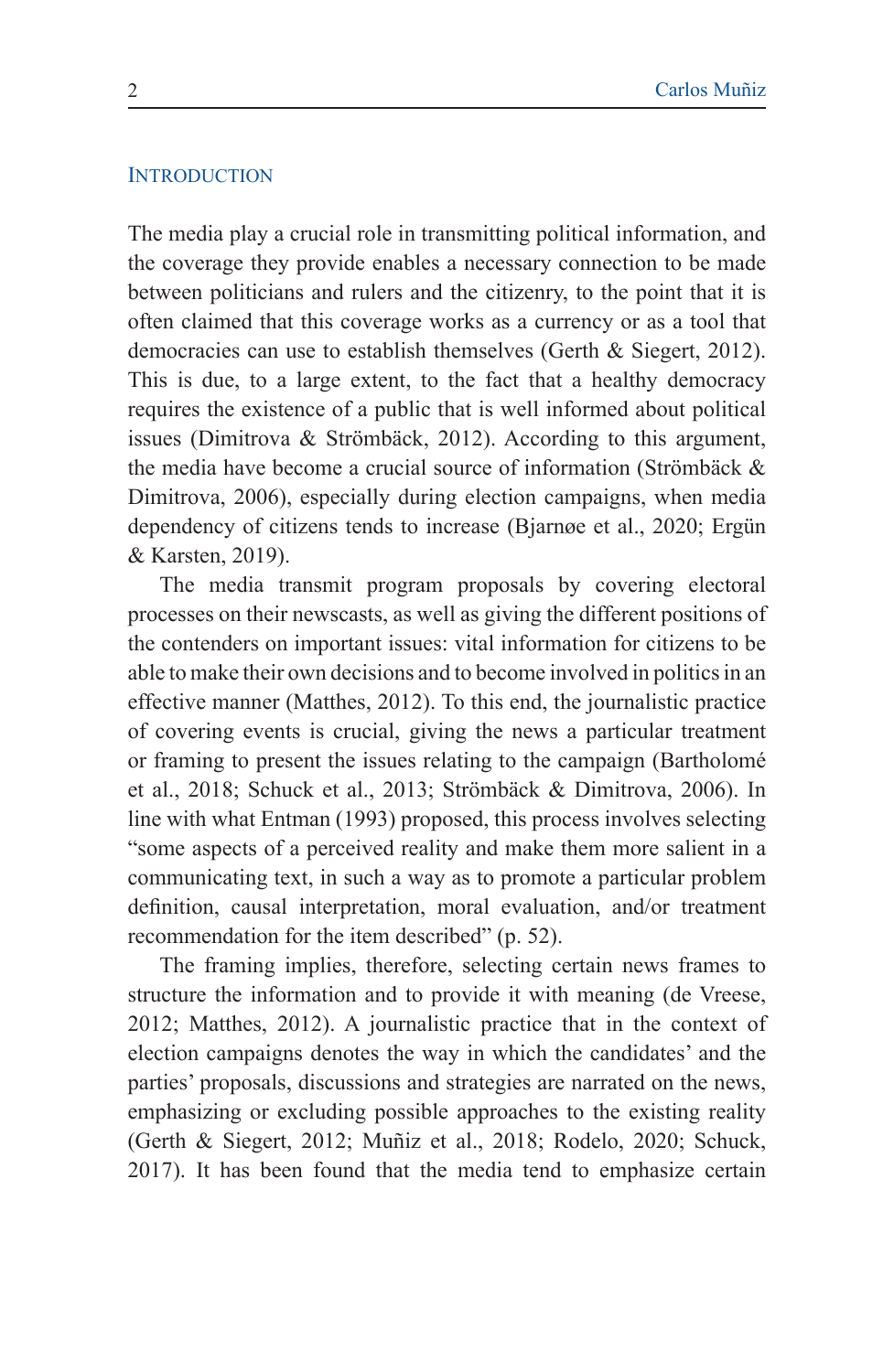approaches for presenting politics (Gronemeyer et al., 2019; Schuck, 2017; Strömbäck & Dimitrova, 2006), and the conflict frame stands out among them (Ergün & Karsten, 2019; Muñiz et al., 2018). This frame has been perceived as a journalistic approach inherent to political coverage (de Vreese, 2014; Schuck et al., 2016), that underscores confrontation and disagreement between the political actors and often results in an unfavorable treatment of politics, since it is associated with attack and reproach (Bjarnøe et al., 2020; Galais, 2018; Semetko & Valkenburg, 2000; Trussler & Soroka, 2014).

But in contrast of this idea of conflict in association with negativity, other authors have advanced that it is better to conceive of the framing as a manifestation of conflict in the form of political debate (Lengauer et al., 2012; Sevenans & Vliegenthart, 2016). Political coverage can then be set out in terms of a substantive conflict, focused on political and ideological ideas, issues and values (Bartholomé et al., 2018; Colvin et al., 2020) or in terms of a framing of consensus, or discussion, and political agreement, where information is given about the confrontation of opinions in their quest for consensus, agreement, compromise or cooperation in order to solve problems (Muñiz et al., 2018; Walgrave et al., 2018).

Bearing in mind this reality, as reported in the existing literature, the present article seeks to analyze the framing of conflict, both from the traditional approach that links it to attack and reproach, and from the approach that presents it as a political debate or agreement, used by the traditional mass media –the press and television– to cover the 2018 presidential election campaign and the 2021 campaign for election to the federal Chamber of Deputies in Mexico. It is worth mentioning that the 2018 election meant the arrival to the presidency of a candidate, Andrés Manuel López Obrador, openly connected with the left, who had broken away from the power of the traditional parties (Martínez Garza & Maltos, 2019). In this sense, it is worth comparing the two campaigns in order to determine whether López Obrador's obtaining the presidency, and the policies he followed during his three years of government, might have resulted in some changes being made to the informative framing offered by the media in the two electoral processes.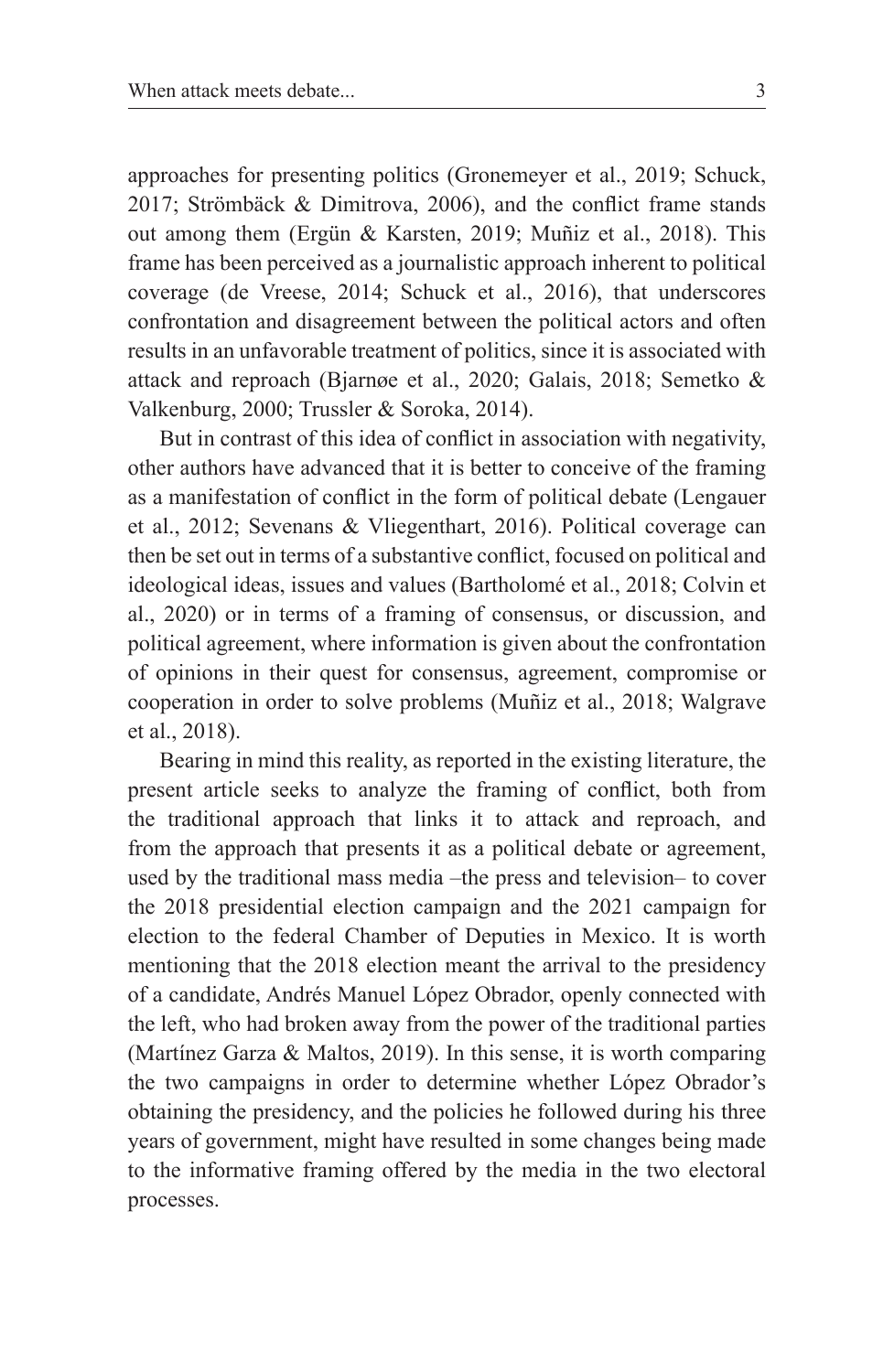#### Media framing of politics

Attaining a smooth running of the democratic system is to a very large extent closely connected with the existence in this system of a public that is well informed about political issues, as well as with how the different actors that make up the country's political system perform in respect of this public (Dimitrova & Strömbäck, 2012). In this process of constructing the citizenry's political knowledge, the mass media play a crucial role since they are an essential source of political information for a large portion of the population (Strömbäck & Dimitrova, 2006), and this is so both for the traditional media and for the social media. Although this relationship is also established during non-electoral or government periods, it is during election campaigns that the citizens' media system dependency increases (Ergün & Karsten, 2019; Strömbäck & Dimitrova, 2006), since there is a greater need for guidance in order to make informed decisions having to do with the citizens' political participation (Bjarnøe et al., 2020).

At these times, the work of politicians, candidates and parties to establish their points of view about reality, is intensified, with the creation of a relationship between the media and the politicians in which the frames of these two actors compete to position themselves within the informative text (Gerth & Siegert, 2012; Rodelo, 2020). In this context, it is necessary for the media to try to attain the greatest neutrality and objectivity possible when it comes to presenting politics, and avoid media biases, mainly because it is during election campaigns that the audience pays the most attention to political coverage of the news, and it can therefore develop more critical attitudes towards possible media biases perceived in journalistic work (Ergün & Karsten, 2019). This activity implies the production of information that comes from a process of selecting which issues are to be given greater relevance or salience, and excluding others (Sevenans & Vliegenthart, 2016).

Nevertheless, this professional exercise does not end with the selection of relevant issues; in addition, information needs to be structured through certain frameworks or approaches that will provide a particular informative treatment or framing of reality (Bartholomé et al., 2018; Dimitrova & Strömbäck, 2012). This process implies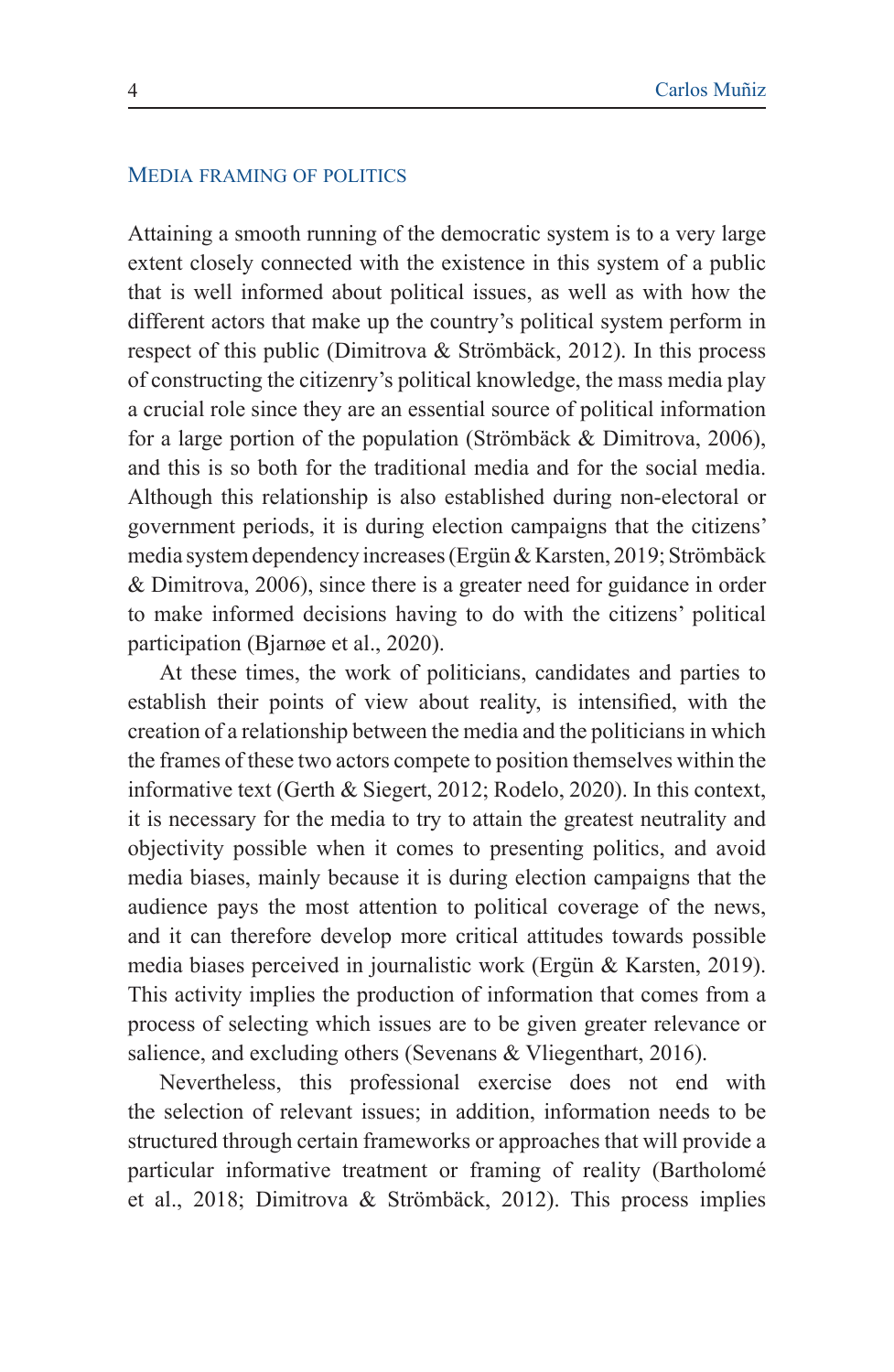selecting frames within the message to highlight certain aspects and considerations that are maintained concerning issues or events in the political debate (Bartholomé et al., 2018) or in the informative field of the media (de Vreese, 2012; Dimitrova & Strömbäck, 2012; Gerth & Siegert, 2012; Muñiz et al., 2018). Not surprisingly, framing is presented as an essential mechanism within journalistic work; because it is impossible to avoid using certain news frames at the moment of producing the news stories (Bartholomé et al., 2018; Entman, 1993; Strömbäck & Dimitrova, 2006).

The significance of framing within journalistic practice makes it extremely important to analyze the way in which the media, via their informative coverage, present political issues and processes (Dimitrova & Strömbäck, 2012). In this regard, a large number of studies have been carried out using the theory of framing to analyze the news frames employed in the media to present political information, above all during electoral periods (Rodelo, 2020; Schuck, 2017; Schuck et al., 2013). Specifically, in this treatment or framing of the news, several frames usually stand out, among them that of conflict framing (Ergün & Karsten, 2019; Muñiz et al., 2018; Strömbäck & Dimitrova, 2006). This frame has become an essential part of the presentation of information on politics, and is one of the most abundant and widely adopted frames in the media (Bjarnøe et al., 2020; Galais, 2018; Schuck et al., 2016), often used to present politicians in an unfavorable light, as well as for showing the more negative side of politics (Trussler & Soroka, 2014).

That is why it is not surprising that this frame has been widely evaluated in papers about framing in electoral processes (Bartholomé et al., 2018; Dimitrova & Strömbäck, 2012). However, analysis of the frame involves complex work, because it is a construct with different levels of application. This has usually led to working with inconsistent operational definitions, because it is hard to reduce the substantivity of the construct to a single angle (Bartholomé et al., 2018). In this sense, it has been advanced that, due to the substantivity of the conflict, it is a reality that can be approached using different frames. For example, Colvin et al. (2020) explain that there is a substantive conflict as distinct from other dysfunctional conflict, focused on conflictive and uncivil relations between groups. In turn, Bartholomé et al. (2018) differentiate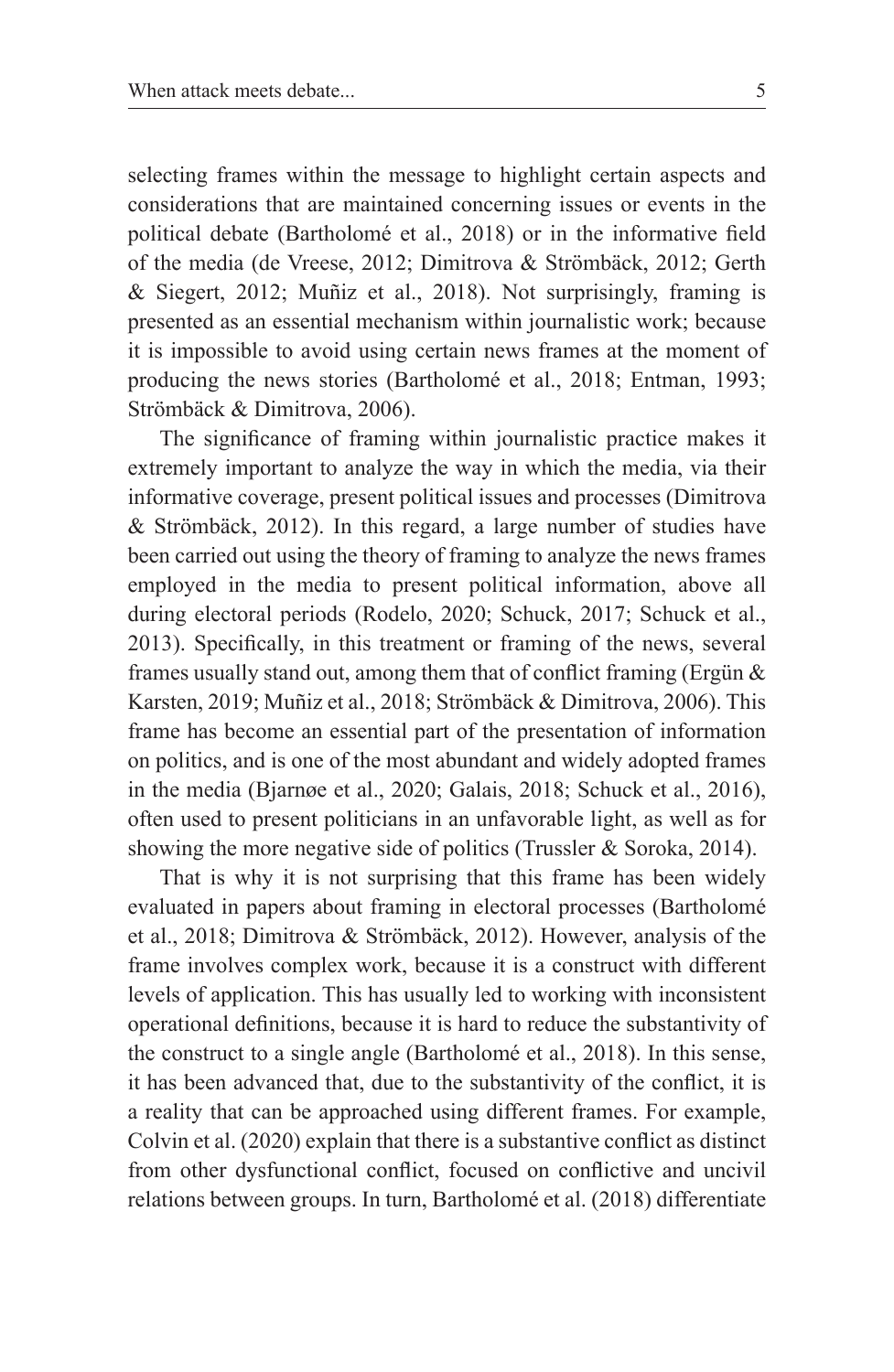between a non-substantive conflict frame and a substantive one centered on political and ideological ideas, issues and values.

On the other hand, it has also been proposed that the conflict needs to be distinguished according to the nature of the political reality reported. In this sense, it is claimed that there is a conflict frame that focuses on disagreement and confrontation between the actors, as opposed to the consensus frame that is more centered on the discussions of these actors with the aim of reaching an agreement and cooperation (Lengauer et al., 2012; Walgrave et al., 2018). In other words, the assumption is made that rather than there being one frame with two dimensions, there are two clearly differentiated frames and that they represent two unlinked realities. This is the case of the premise followed by Muñiz et al. (2018), who differentiate the conflict frame from the debate and political agreement frame. On the contrary, other authors perceive them as two extremes of the same bipolar concept (Lengauer et al., 2012), assuming that the conflict is usually a precedent of consensus (Schuck et al., 2016). Before going into detail on the peculiarities of each of the frames found in the literature, the following research questions are posed for resolution in view of this disparate conception of the frame:

- RQ1: Do conflict and debate and political agreement constitute two different frames or are there connecting points between the two?
- RQ2: Were there any differences in relation to the use of the conflict frame and the debate and political agreement frame in the news?

### Use of the conflict frame in political coverage

It is common for informative contents to use the conflict frame to deal with public issues (de Vreese, 2012; Schuck et al., 2013; Semetko & Valenburg, 2000), whether covering government performance or election campaigns (Dimitrova & Strömbäck, 2012; Schuck, 2017). Without a doubt, this special use of framing results from the fact that conflict is an unavoidable and inherent part of politics, to such an extent that it has become a major ingredient of the media coverage of politics (de Vreese, 2014; Schuck et al., 2013). In fact, political conflict is an essential part of democracy, since its use contributes to the exchange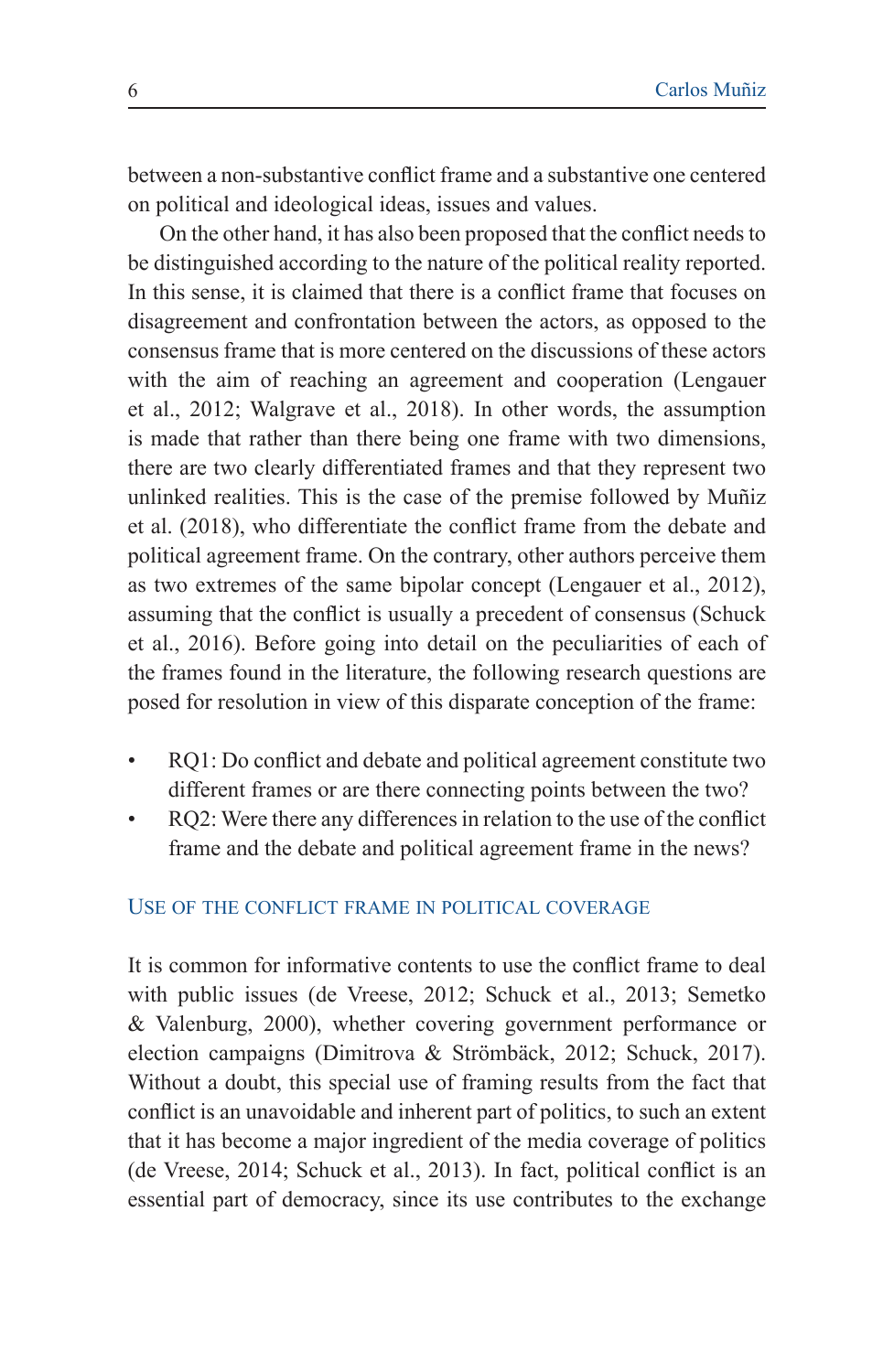of ideas between the different political actors, in their constant struggle for determining what the best choice is for attaining the development of society (Bartholomé et al., 2018).

Maybe one of the most widely accepted definitions of the conflict frame is the one posited by Semetko and Valkenburg (2000), who explain that this approach is used in the news to highlight the "conflict between individuals, groups, or institutions as a means of capturing audience interest" (p. 95). Their definition presents two dimensions: one of these concerns the description of the conflict and the other refers to the reasons for its use in the media. In this sense, conflict refers to disagreement, disputes and the confrontation between at least two points of view or positions on an issue, and the effects that the decision eventually made on this matter will have on society (Bjarnøe et al., 2020; Colvin et al., 2020; Galais, 2018; Lengauer et al., 2012). A discrepancy that may result in attacks and even in reproaches by the different actors (Bartholomé et al., 2018; Semetko & Valkenburg, 2000).

On the other hand, an explanation of the journalistic use of the conflict frame in the media might be found in different factors. Without a doubt, negativity is one of the news values in informative messages, which is due to a large extent to the fact that it is an attractive approach, and that there is a great demand for it in a large portion of the audience (Trussler & Soroka, 2014). This aspect is closely connected with conflict (Lengauer et al., 2012; Trussler & Soroka, 2014), and this causes this frame to be used for the high newsworthiness of conflict and for the ability of the frame to turn the information into something more relevant for the media (Sevenans & Vliegenthart, 2016), but it is also highly attractive and interesting for the public (Bjarnøe et al., 2020; Galais, 2018; Schuck et al., 2016). This is due to the fact that the reported aggressiveness brings emotion to the topic, which causes the likelihood of its making an impact on the audience to increase (de Vreese, 2014; Lengauer et al., 2012; Schuck et al., 2016; Trussler & Soroka, 2014).

In addition, it has also been pointed out that this use of the conflict frame can be explained rather as a journalistic routine, that produces information by juxtaposing the statements made by some political actors with those of others (Bartholomé et al., 2018; Trussler & Soroka,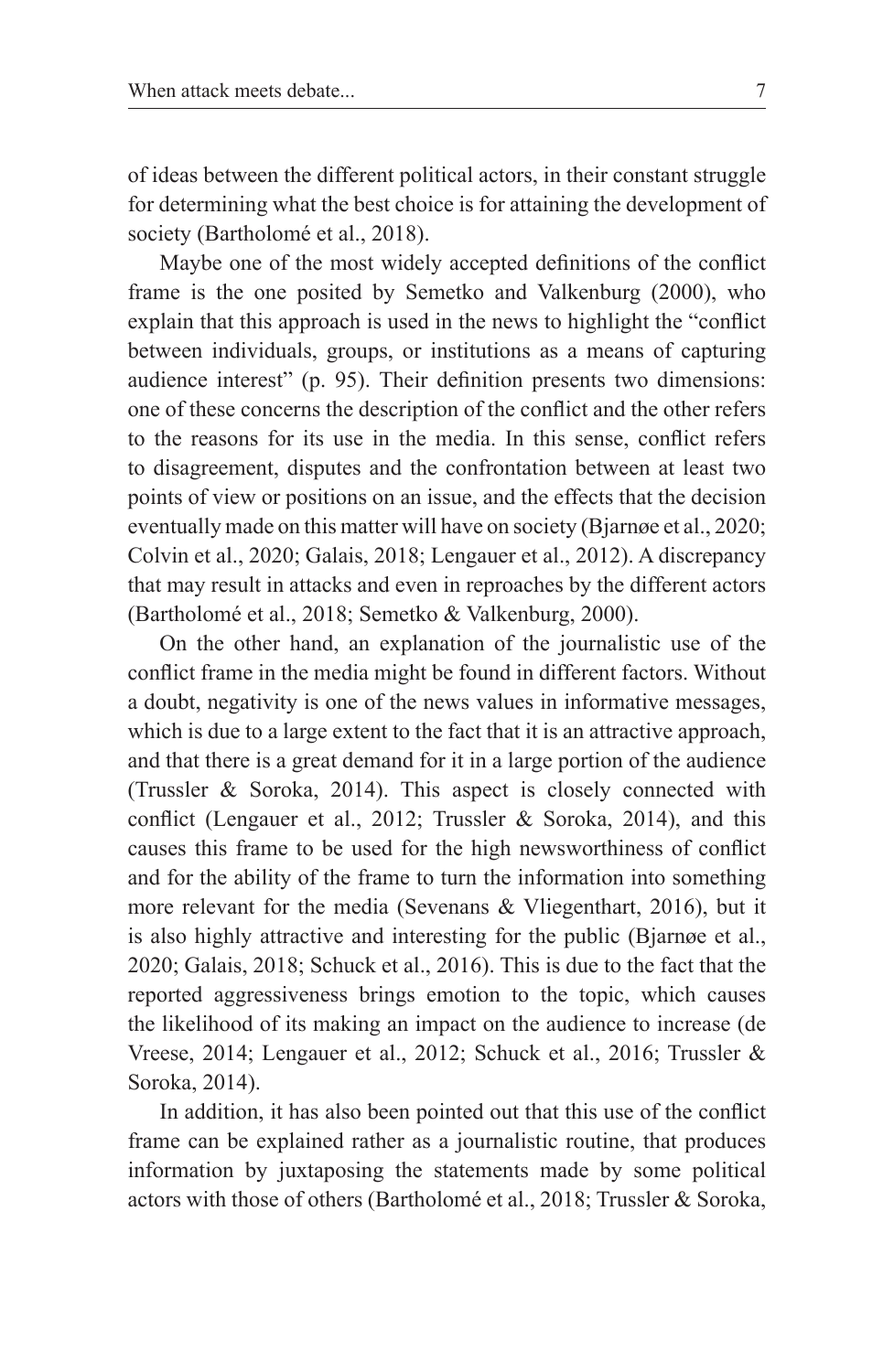2014). In this way, the use of conflict can help information to be more objective and better balanced, as well as preventing political bias in the news when presenting different views on the issue reported (Ergün & Karsten, 2019; Schuck et al., 2016). However, this expectation can be thwarted if political coverage slides unnecessarily towards highlighting agitation, political attacks and reproaches, since coverage like that will contribute to increasing a perception of institutional crisis (Gronemeyer et al., 2019) and result in negative effects for the citizenry and the democratic system itself (Bjarnøe et al., 2020).

At any rate, the conflict frame is one of the most commonly used in the media, especially to cover election campaigns (Dimitrova & Strömbäck, 2012; Lengauer et al., 2012; Schuck et al., 2013; Strömbäck & Dimitrova, 2006). In the Latin American context, Gronemeyer et al. (2019) have detected that it was the most frequently used frame in the political coverage of the Chilean press. In respect of the Mexican case, Lozano et al. (2012) point out that, starting in the 1990's, the informative media dedicated a large portion of their electoral coverage to attacking and discrediting, instead of informing the audience of the issues and proposals. Also in the Mexican electoral context, Muñiz et al. (2018) detected that the conflict frame was one of the most used frames in the 2015 Nuevo León campaign, with more presence in the press than on television.

## The debate and political agreement frame WITHIN POLITICAL INFORMATION

Although conflict framing has often been linked with negativity and incivility in the political arena, it should be remembered that when dealing with political information, a more discrete dimension of negativity can also be manifested. Here it is assumed that conflict does not necessarily have to imply negative coverage, as it can also be understood as a confrontation between different ideas and positions in connection with an issue (Lengauer et al., 2012; Schuck et al., 2016). This way, the conflict is circumscribed rather to the realm of contrasting different ideas and positions within the public debate among the various actors that make up the political system (Mazzoleni, 2010), which is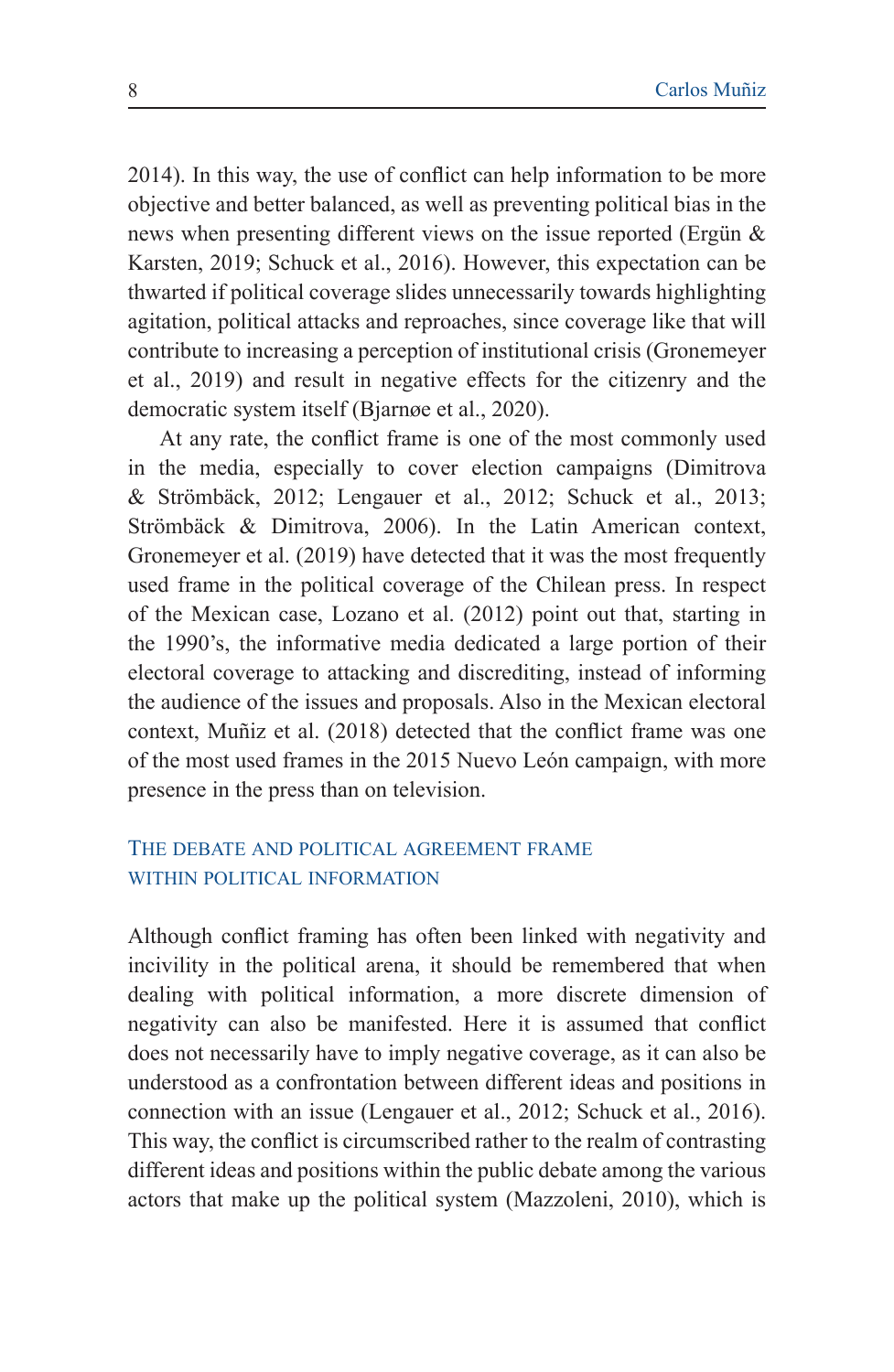essential for democracy to run smoothly (Bartholomé et al., 2018). For example, Schuck et al. (2016) conceptualize it as a "natural feature of democracy" (p. 190) since it is a component that is inherent to politics and democracy (Bjarnøe et al., 2020).

In this sense it is assumed that the journalistic use of conflict may have positive effects by providing the citizenry with information they need to take decisions, thus promoting a healthy skepticism (Bjarnøe et al., 2020; Colvin et al., 2020; Sevenans & Vliegenthart, 2016). This is especially important during election campaigns, where it has been possible to detect that the presence of conflict framing focused on debate and the exchange of opinions on political issues or measures may contribute to the citizens' political involvement (Bartholomé et al., 2018; Bjarnøe et al., 2020; Lengauer et al., 2012; Schuck et al., 2016). Thus, conflict is a previous and necessary step for consensus and decision-making to solve problems (Schuck, 2017; Schuck et al., 2016), contributing to the visualization of the debate as an essential formula for settling political controversies (Bartholomé et al., 2018; Schuck et al., 2013).

Despite this, studies on political communication have traditionally operationalized the conflict frame, by highlighting disagreement between actors and even the attacks and reproaches made by some actors against others (Semetko & Valkenburg, 2000). In view of this reality, other authors such as Bartholomé et al. (2018) state that conflict should not be limited to a vision that links it to a generally negative tone in the news, and they emphasize civil and courteous political deliberation in its operationalization. A position shared by other authors, who state that in measuring the conflict it should be observed to what extent the news is presented as a political debate seeking consensus and cooperation, through a discourse that emphasizes a confrontation between opinions on at least two positions in order to reach an agreement, settle disputes, cooperate or even to achieve a reconciliation (Lengauer et al., 2012; Sevenans & Vliegenthart, 2016).

The studies carried out so far on the substantive conflict frame (Bartholomé et al., 2018; Colvin et al., 2020) or consensus frame (Lengauer et al., 2012; Walgrave et al., 2018) show that there is a tendency to use the frame more in non-electoral times, when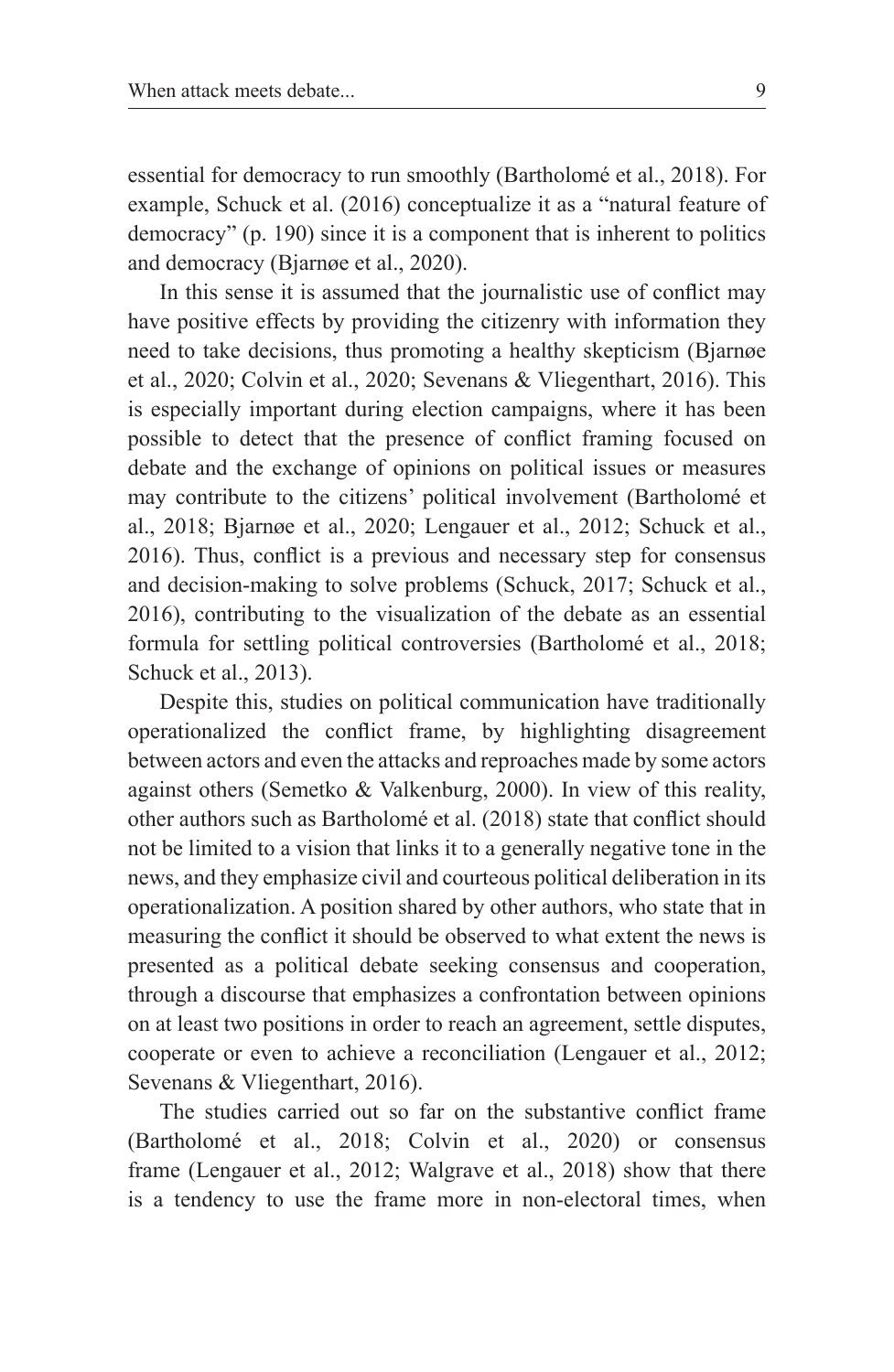coverage of the arguments debated tends to have less substantivity and depth. Whereas in electoral times it is used less, when the news usually show a higher rate of attacks, disputes, incivility and political strategy (Bartholomé et al., 2018; Gronemeyer et al., 2019). In the case of Mexico, Muñiz et al. (2018) detected that the debate and political agreement frame was less common than the conflict frame, and no substantial differences were observed between its use by the press and on television. This is the only reference to the difference between the media that was found, although it is limited to a single local electoral process, in this case that of the Mexican state of Nuevo León in 2015. Bearing this in mind, the following research questions were posed:

- RQ3: Were there any differences between press and television in terms of the use of the two frames?
- RQ4: Were there any differences between the two election campaigns in the use of the two frames?
- RQ5: To what extent did the year of the election campaign moderate the use of the two frames by the media?

#### **METHOD**

### *Sample and units of analysis*

Considering the research questions set out above, a quantitative content analysis was conducted on the news stories published by the press and transmitted by television during the 2018 election campaign for the presidency, and the 2021 election campaign to the federal legislature in Mexico. For both campaigns, the news corpus was determined from a systematic random sampling of the different months of the election campaign. This kind of sample selection has been common in elections such as those studied here, that last for several months, as opposed to other campaigns such as those in Europe, which are much shorter and only last a few weeks. This fact represents a methodological challenge in terms of obtaining the sample, since in contrast to short electoral campaigns where it is possible to work with just a census of news, in a long campaign a representative sample must be sought over time. It is worth mentioning that only weekdays were reviewed, that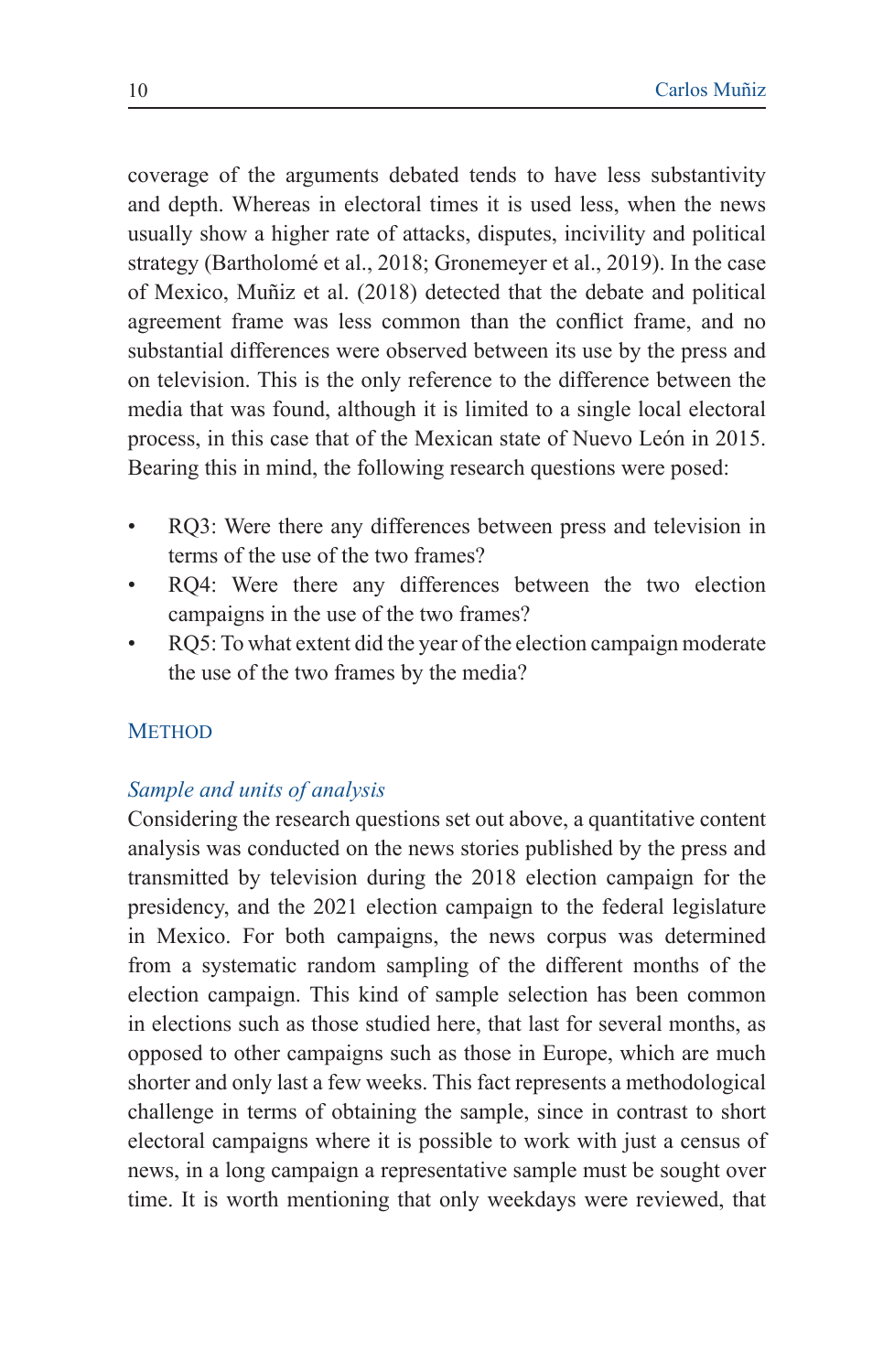is, from Monday to Friday, taking into consideration that at weekends there were no television news broadcasts.

In the case of the 2018 election campaign, the corpus collection based on the peculiarities of the Mexican election campaign was conducted in two stages. According to researchers, Mexican election campaigns usually occur in three different phases (Freidenberg & González Tule, 2009): two to start with, corresponding to the earliest months and focusing more on the presentation of the candidates and their platforms, and then a third phase that shows more clearly the polarization between the candidates and their strategies for obtaining victory (Muñiz et al., 2018). Thus, all the news published or broadcast during each four-day period from March 30th to May 31st, 2018, corresponding to the first phases of the campaign (Freidenberg & González Tule, 2009), and during every period of two days (not counting weekends) between June 1st and June 28th, 2018, corresponding to the third phase of the campaign (Muñiz et al., 2018), were selected.

The search process resulted in the detection of 1 762 informative news stories or units of analysis. In the case of the press, 1 113 (63.17%) news stories published by *Reforma* (*N* = 343, 19.47%), *El Universal* (*N* = 158, 8.97%), *Excélsior* (*N* = 210, 11.92%), *Milenio* (*N* = 182, 10.33%) and *La Jornada* (*N* = 220, 12.49%) were analyzed. As for television, 649 of them (36.83%) aired in the morning news ( $N = 365$ ) and evening news broadcasts ( $N = 284$ ) of Televisa  $(N = 227, 12.88\%)$ , TV Azteca  $(N = 181, 10.27\%)$  and Imagen TV  $(N = 241, 13.68\%)$ . It was decided to work with these media due to the fact that, although the new media, or social media, have been gradually gaining a space for providing campaign information for a good share of the citizenry, the press and above all, television, continue to be used in Mexico as important media for following the development of election campaigns, as well as to establish the political agenda of the competitors (Martínez Garza & Maltos, 2019; Muñiz et al., 2018).

In the case of the 2021 election campaign, the two-block selection criteria for the 2018 campaign were not applied, because this electoral process only lasted two months. Thus, all the news published or broadcast in the same newspapers and tv stations as those chosen for the previous analysis were selected for every two-day period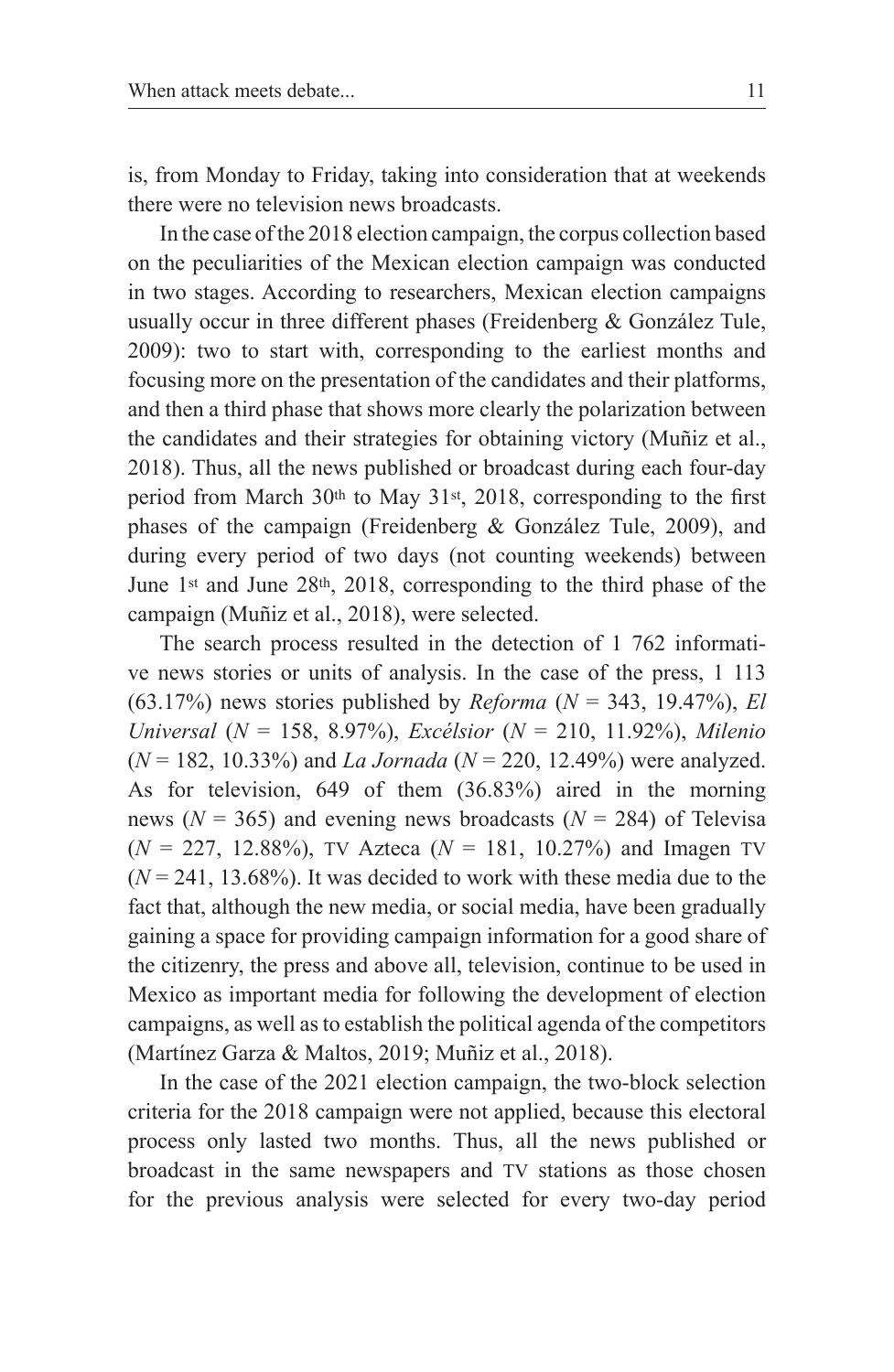between April 5th and June 2nd, 2021. The search process resulted in the detection of 926 news items or units of analysis. In the case of the press, 573 news items (61.88%) published in the newspapers *Reforma* (*N* = 163, 17.60%), *El Universal* (*N* = 103, 11.12%), *Excélsior* (*N* = 133, 14.36%), *Milenio* (*N* = 56, 6.05%) and *La Jornada* (*N* = 118, 12.74%) were analyzed. As for television, 353 news items (38.12%) broadcast in the morning ( $N = 235$ ) and afternoon or evening ( $N = 118$ ) news programs of Televisa (*N* = 135, 14.58%), tv Azteca (*N* = 90, 9.72%) and Imagen TV  $(N = 128, 13.82\%)$  at the national level were analyzed.

#### **CODEBOOK**

The codebook was made up of two large variables that were evaluated in the news: the conflict frame and the debate and political agreement frame. To this end, the methodological proposals of authors such as Dimitrova and Strömbäck (2012), Semetko and Valkenburg (2000) or Muñiz et al. (2018), regarding the operationalization and measurement of the two news frames were followed.

- a) *Conflict frame.* The use of the conflict frame in the press and television news stories, which underscores the presence of information on controversial positions and even confrontation between actors in the news items, was evaluated on the basis of the proposal made by Semetko and Valkenburg (2000) in its translated Spanish version. In particular, the scale that measures the use of this frame is made up of three items, which imply determining whether the news story alluded or referred (1), or did not (0), to "Certain disagreements between the political parties, individuals, groups, institutions or countries", to "Two sides or more than two sides of the issue or problem approached" or to the fact that "A political party, individual, group, institution or country reproaches another political party, individual, group, institution or country" with something.
- b) *Debate and political agreement frame.* In turn, use in the news of the debate and political frame, which denotes the presence of information revealing the existence of discussions about proposals that result in political agreements, was evaluated (Muñiz et al.,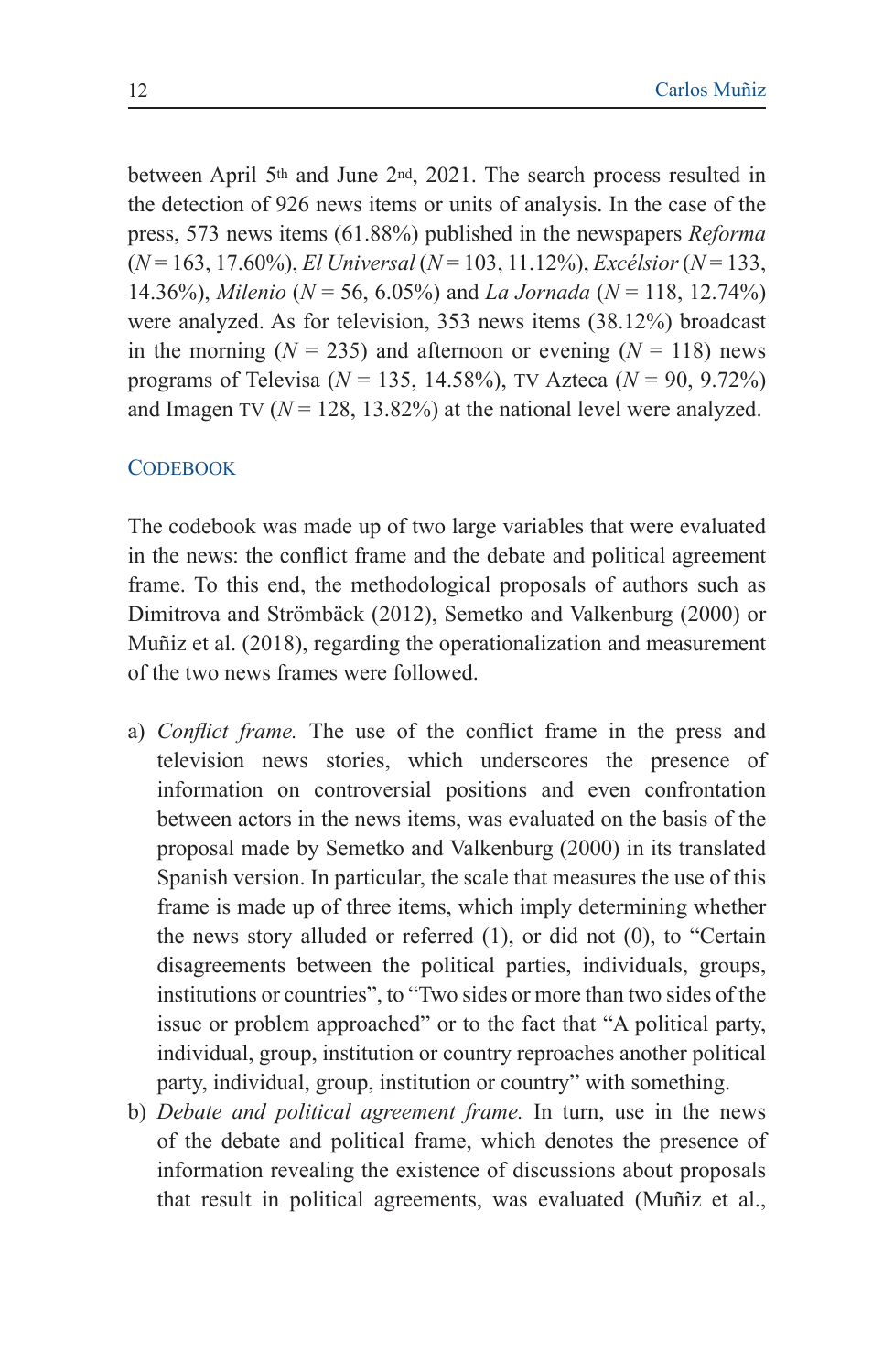2018). In order to measure this frame, a scale made up of four items was used to evaluate whether the story mentioned or referred to (1), or did not refer to (0), the following aspects: "Debate between political actors on a specific topic or issue", "Political decisionmaking as an agreement between the actors", "The agreement achieved by the actors after negotiations on the decision reported" and "The decision-making as listening to one another, as mutual understanding, etc.".

#### Coding and reliability of the study

Several collaborators from the Political Communication Laboratory (lacop) of the Political Sciences and International Relations Faculty at the Universidad Autónoma de Nuevo León participated in the codification of the units of analysis. In total, two groups were formed to analyze the press and television news stories separately. As a preliminary step, they were all trained in the use of the codebook created, and several training tests were conducted as well as a pilot test with campaign news collected randomly. Once the coding work was finished, a new analysis was carried out with a sample of 160 news items to calculate the intercoder reliability, resulting in an average value of .78 according to Krippendorff's Alpha. In the case of the 2021 campaign, 117 news items were again analyzed to calculate the intercoder reliability, resulting in an average value of .73 according to Krippendorff's Alpha.

#### Analysis of the results

Taking into consideration the first research question of the study, we started by proceeding to validate the two scales, on the basis of an examination of the data obtained in the content analysis applied to the 2018 election campaign. To this end, a factor analysis of the main components, with varimax orthogonal rotation, was carried out so as to determine to what extent the seven items on the two scales of the study organized themselves into different factors that would represent the news frames (see Table 1). In line with the findings of Muñiz et al.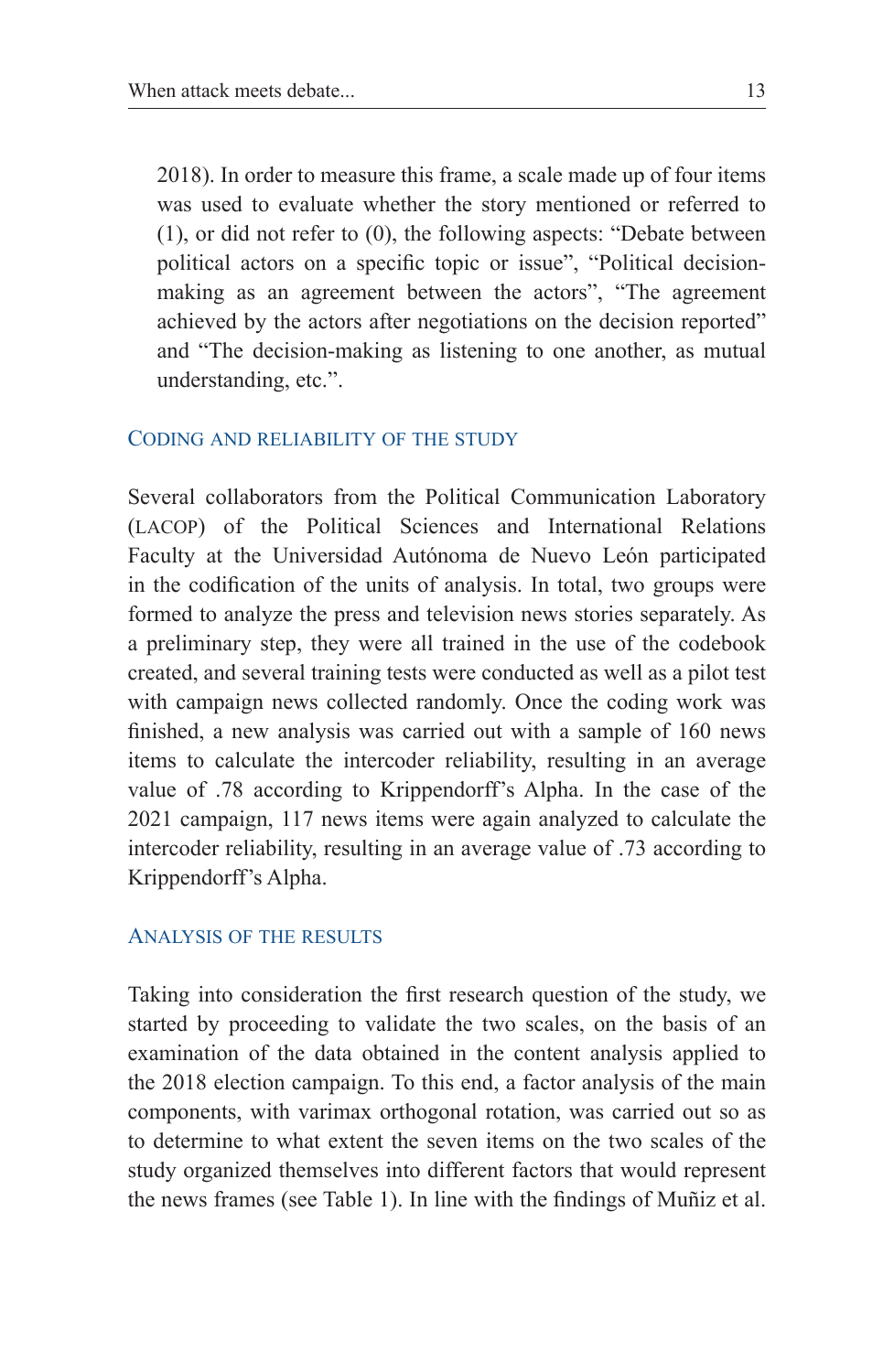(2018), the analysis revealed a total of two factors or dimensions that between them explained 54.76% of the variance, KMO = .68,  $\chi^2(21)$ ,  $N = 1762$ ) = 2 016.253, *p* < .001.

| TABLE 1                                                         |
|-----------------------------------------------------------------|
| RESULTS OF THE FACTOR ANALYSIS OF THE CONSTITUTIVE ITEMS OF THE |
| NEWS FRAMES IN THE COVERAGE OF ELECTION CAMPAIGNS               |

| Constituent items of the frames                   | Election campaigns |                |        |        |  |  |
|---------------------------------------------------|--------------------|----------------|--------|--------|--|--|
|                                                   | 2018               |                | 2021   |        |  |  |
|                                                   | 1                  | $\overline{2}$ | 1      | 2      |  |  |
| Factor 1: Conflict frame                          |                    |                |        |        |  |  |
| 1. The news story alludes to a particular         | .83                | .05            | .87    | .03    |  |  |
| disagreement between political parties,           |                    |                |        |        |  |  |
| individuals, groups, institutions or countries.   |                    |                |        |        |  |  |
| 2. The news story reports that a political party, | .75                | $-.07$         | .76    | $-.10$ |  |  |
| individual, group, institution or country has     |                    |                |        |        |  |  |
| reproached another political party, individual,   |                    |                |        |        |  |  |
| group, institution or country with something.     |                    |                |        |        |  |  |
| 3. The news story alludes to two sides, or to     | .63                | .18            | .77    | .13    |  |  |
| more than two sides, of the issue or problem      |                    |                |        |        |  |  |
| addressed.                                        |                    |                |        |        |  |  |
| Factor 2: Debate and political agreement frame    |                    |                |        |        |  |  |
| 4. The news story mentions discussion between     | .39                | .51            | .64    | .35    |  |  |
| political actors about a specific topic or issue. |                    |                |        |        |  |  |
| 5. The news story presents political decision-    | .13                | .78            | .23    | .85    |  |  |
| making as an agreement between the actors.        |                    |                |        |        |  |  |
| 6. The news story mentions an agreement           | .05                | .76            | .10    | .87    |  |  |
| achieved by the actors after negotiations for the |                    |                |        |        |  |  |
| decision reported.                                |                    |                |        |        |  |  |
| 7. The news story mentions the decision-          | $-0.09$            | .72            | $-.05$ | .42    |  |  |
| making as listening to one another, as mutual     |                    |                |        |        |  |  |
| understanding, etc.                               |                    |                |        |        |  |  |

*Note.*  $N_{2018} = 1762$ ;  $N_{2021} = 926$ . The extraction model of the main components with orthogonal rotation (varimax). Factor loadings above .30 are in bold type. Source: The author.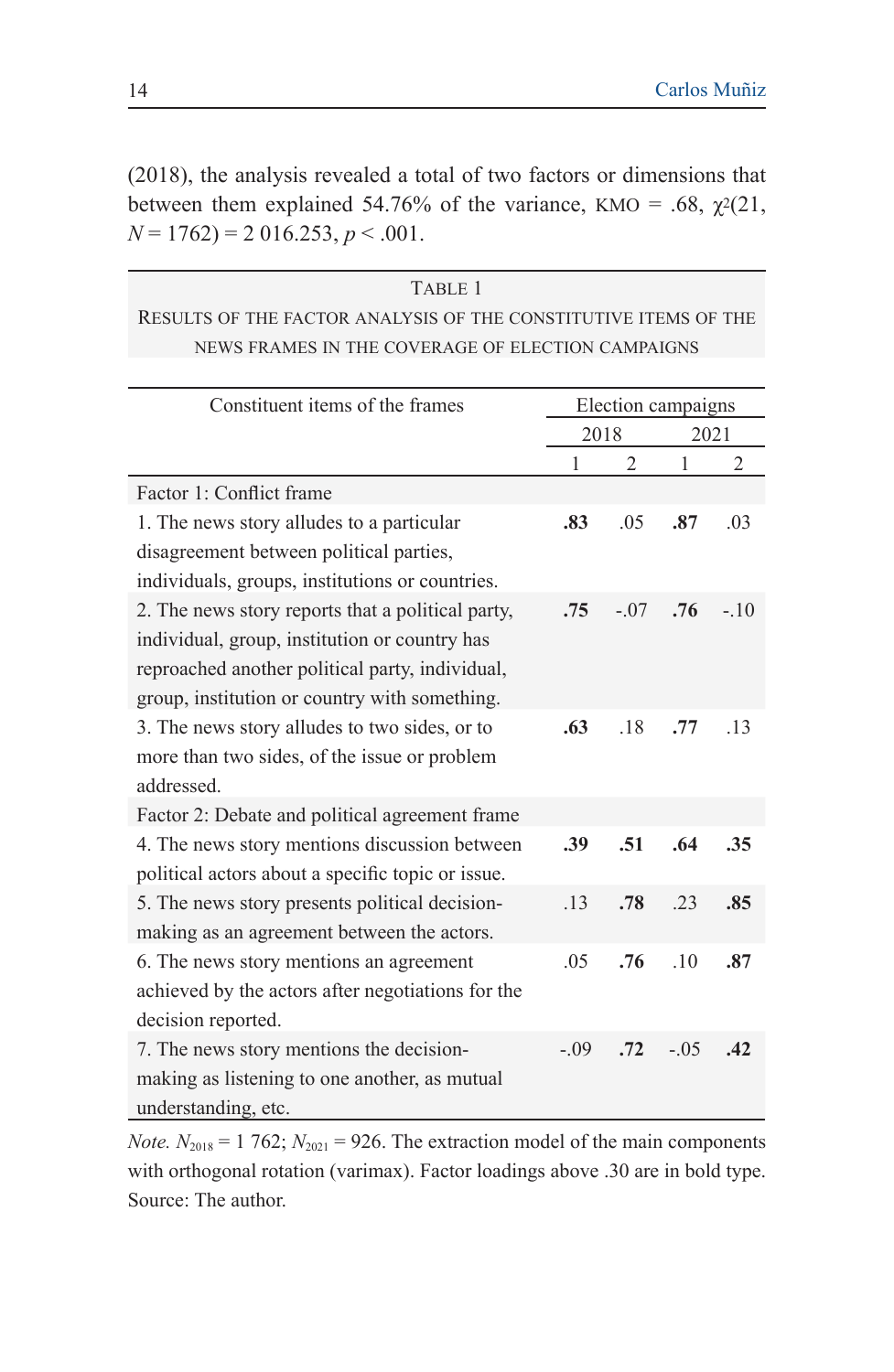These results confirmed the validity of the construct, since it was possible to determine the presence of two dimensions that reflected the two frames that had been set out at the theoretical level. At any rate, it underscored the behavior of the item indicating that "The news story mentions discussion between political actors about a specific topic or issue", which presented an acceptable factor value in the two dimensions found (see Table 1). This result indicates that it is an item susceptible of making up any of the two news frames, even though one of them presents a slightly greater charge than the other. To determine which of the two constructs presented a better adjustment, the internal consistency of each frame was calculated excluding the item, which made it possible to determine that its exclusion from the scale relating to the debate and political agreement frame entailed a greater impact.

To confirm this structure of two frames, a similar analysis was performed with the data obtained during the 2021 electoral campaign to answer the first research question. Thus, a factor analysis of the main components, with varimax orthogonal rotation, was carried out, which again revealed two factors or dimensions that taken together explained 60.10% of the variance, KMO = .70,  $\chi^2(21, N = 926)$  = 1 799.475, *p* < .001. These findings reaffirmed the construct validity that was detected in the 2018 data, with similar behavior in both campaigns. In this sense, again the item "The news story mentions discussion between political actors about a specific topic or issue" scored in both frames, thus confirming that it is an item susceptible to being part of either news frame (see Table 1).

Finally, the reliability or internal consistency of both constructs or frames was calculated, that is, to what extent did all the items considered for creating the scales actually contribute to the conformation of the constructs analyzed. In the case of the conflict frame, its reliability was acceptable, both for print ( $\alpha_{2018} = .60$ ;  $\alpha_{2021} = .73$ ) and television  $(\alpha_{2018} = .66 \ \alpha_{2021} = .80)$  in both the election campaigns studied. On the other hand, the scale of the debate and political agreement frame presented an acceptable internal consistency both for television  $(\alpha_{2018} = .76; \alpha_{2021} = .62)$ , and for the press  $(\alpha_{2018} = .61; \alpha_{2021} = .65)$ . These values are similar to those obtained in other previous studies that have used these scales to measure news frames (Dimitrova & Strömbäck, 2012; Muñiz et al., 2018; Semetko & Valkenburg, 2000).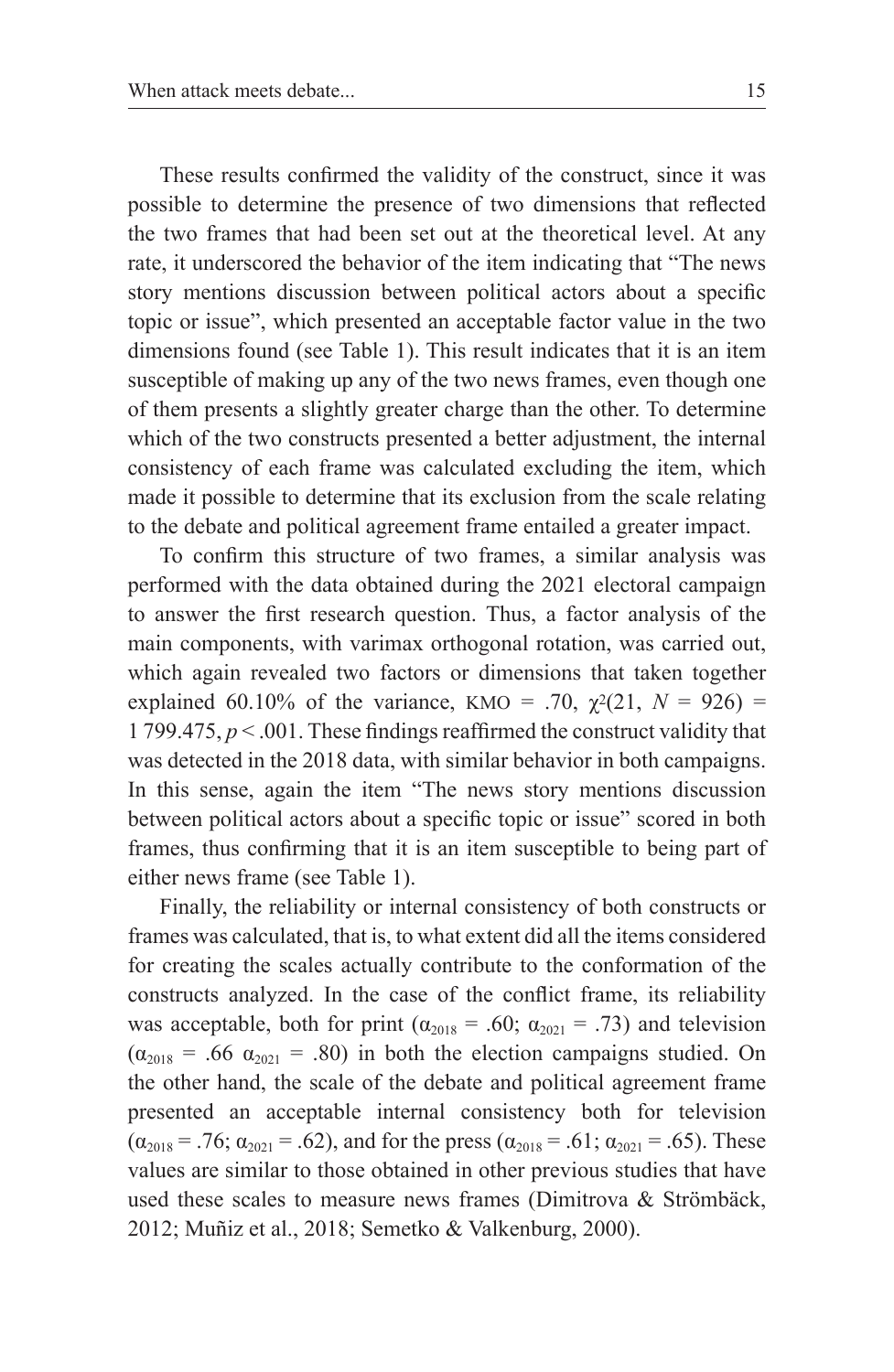| TABLE <sub>2</sub>                           |   |                   |                |                     |                    |   |         |  |
|----------------------------------------------|---|-------------------|----------------|---------------------|--------------------|---|---------|--|
| DEGREE OF PRESENCE OF EACH NEWS FRAME IN THE |   |                   |                |                     |                    |   |         |  |
| DIFFERENT ELECTION CAMPAIGNS                 |   |                   |                |                     |                    |   |         |  |
|                                              |   |                   |                |                     |                    |   |         |  |
|                                              |   |                   |                | Conflict Debate and | $\boldsymbol{t}$   | D | Cohen's |  |
|                                              |   |                   | political      |                     |                    |   | d       |  |
|                                              |   |                   |                | agreement           |                    |   |         |  |
|                                              | M | SD.               | $\overline{M}$ | SD                  |                    |   |         |  |
| 2018 election campaign                       |   | $.28$ $.33$ $.11$ |                | .22                 | $20.819 \le 0.001$ |   | 0.61    |  |
| 2021 election campaign .45 .40               |   |                   | .18            | .26                 | $20.511 \le 0.001$ |   | 0.80    |  |
|                                              |   |                   |                |                     |                    |   |         |  |

*Note.*  $N_{\text{total}} = 2688$ ;  $N_{\text{2018}} = 1762$ ;  $N_{\text{2021}} = 926$ 

Source: The author.

In the subsequent analysis the degree to which the two frames were present within the news stories was determined, seeking to answer the second research question. In the case of the 2018 election, it was possible to detect a clear difference at the statistical level in respect of the use made of each frame,  $t(1761) = 20.819$ ,  $p < .001$ ,  $d = 0.61$ , 95% IC [0.16, 0.19] (see Table 2). A comparative analysis revealed a medium difference between both frames, on the basis of the value of the effect size detected (Cohen, 1988). At any rate, the dominant approach in the news items analyzed was the conflict frame  $(M = .28, SD = .33)$ , as opposed to use of the debate and political agreement frame to present information  $(M = .11, SD = .22)$ . In addition, although there was a tendency to an association between both frames, it was weak,  $r(1760) =$  $.227, p \leq .001$ . This indicates that, in general, although there were some news stories where both frames were emphasized jointly, the tendency was for each to be dominant in a certain type of news.

On the other hand, in the case of the 2021 campaign, a similar difference was detected at the statistical level regarding the use of each news frame, *t*(925) = 20.511, *p* < .001, *d* = 0.80, 95% CI [0.24, 0.29] (see Table 2). Comparative analysis revealed a large difference between the two frames (Cohen, 1988), with the conflict frame once again the dominant treatment in this campaign for the news stories analyzed (*M* = .45, *SD* = .40), versus use of the debate and political agreement frame to elaborate the information ( $M = .18$ ,  $SD = .26$ ). Moreover, although the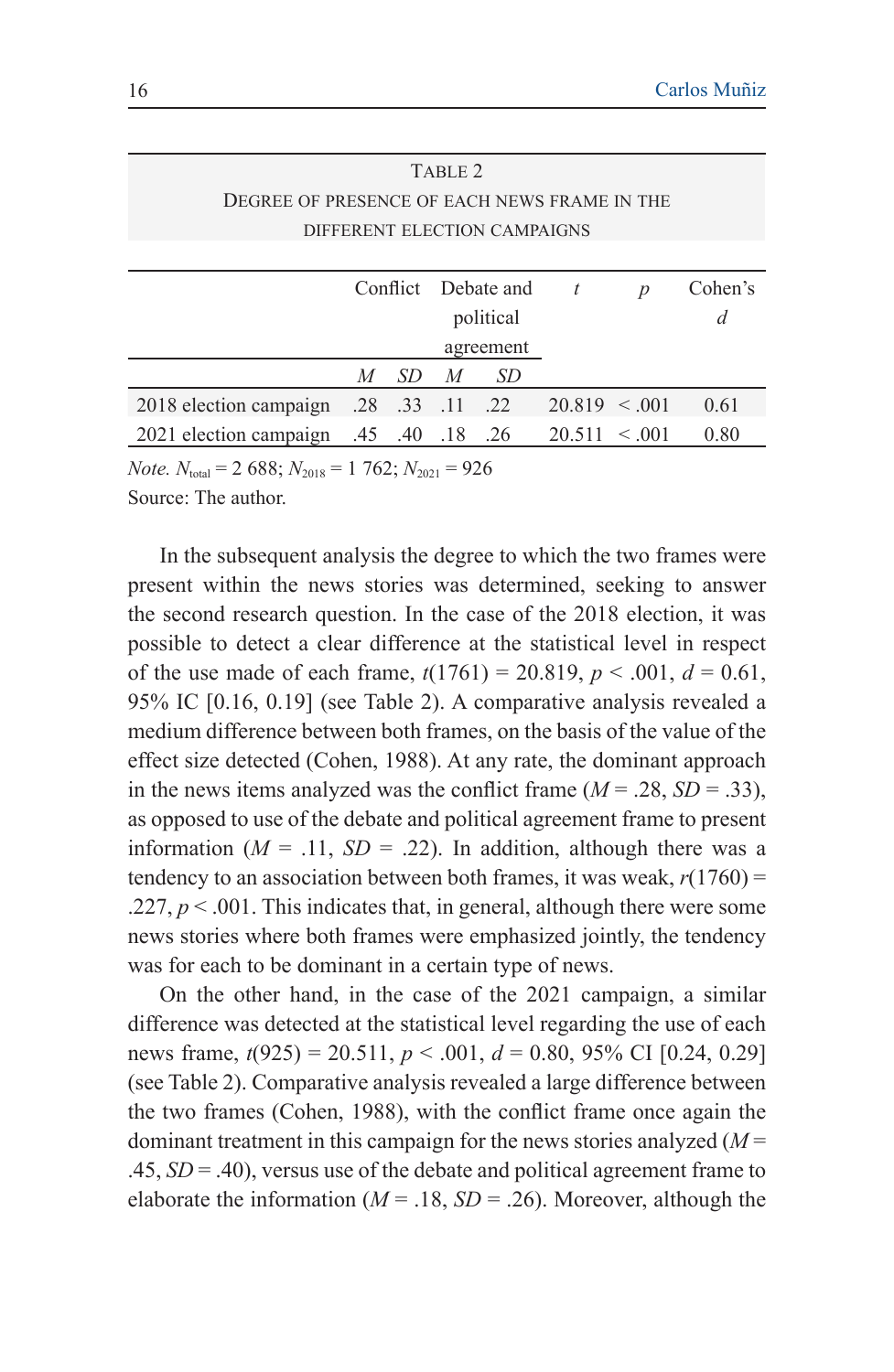association between both frames was somewhat higher than in 2018,  $r(924) = 0.352$ ,  $p < 0.001$ , again the same interpretation could be made about the differentiated use of both frames in most of the news stories.

Once the validity of the scales and the prevalence of the frames within the analyzed content had been reviewed, the third, fourth and fifth research questions were answered for each frame. As the study had two independent variables (media and election campaign) that could predict the behavior of both frames within the news stories, the factorial analysis of variance (UNIANOVA) was used as a statistical test to answer the research questions. Through this test it is possible to observe both the main effect of each independent variable on the dependent variable, and the possible interaction effect, that is, the effect produced when an independent variable (election campaign) moderates the influence of the other independent variable (media) used on the observed dependent variable (news frame).

| TABLE 3                                           |     |            |         |                    |      |                             |  |  |  |  |
|---------------------------------------------------|-----|------------|---------|--------------------|------|-----------------------------|--|--|--|--|
| DEGREE OF PRESENCE OF CONFLICT FRAME IN MEDIA AND |     |            |         |                    |      |                             |  |  |  |  |
| <b>ELECTION CAMPAIGNS</b>                         |     |            |         |                    |      |                             |  |  |  |  |
|                                                   |     |            |         |                    |      |                             |  |  |  |  |
|                                                   | M   | SD         | F       | df                 |      | <i>nparcial<sup>2</sup></i> |  |  |  |  |
| Media                                             |     |            | 14.291  | $(1, 2684)$ < .001 |      | .005                        |  |  |  |  |
| Press                                             | .36 | -37        |         |                    |      |                             |  |  |  |  |
| Television                                        | .30 | .37        |         |                    |      |                             |  |  |  |  |
| Election campaign                                 |     |            | 132.056 | $(1, 2684)$ < 0.01 |      | .047                        |  |  |  |  |
| 2018                                              | .28 | -33        |         |                    |      |                             |  |  |  |  |
| 2021                                              | .45 | .40        |         |                    |      |                             |  |  |  |  |
| Media x Campaign                                  |     |            | 6.586   | (1, 2, 684)        | .010 | .002                        |  |  |  |  |
| Press and 2018                                    | .32 | 34         |         |                    |      |                             |  |  |  |  |
| Television and 2018                               | .22 | $\cdot$ 31 |         |                    |      |                             |  |  |  |  |
| Press and 2021                                    | .45 | .40        |         |                    |      |                             |  |  |  |  |
| Television and 2021                               | .43 | .42        |         |                    |      |                             |  |  |  |  |

*Note.*  $N_{\text{press}} = 1\,686$ ;  $N_{\text{telexision}} = 1\,002$ ;  $N_{\text{2018}} = 1\,762$ ;  $N_{\text{2021}} = 926$ Source: The author.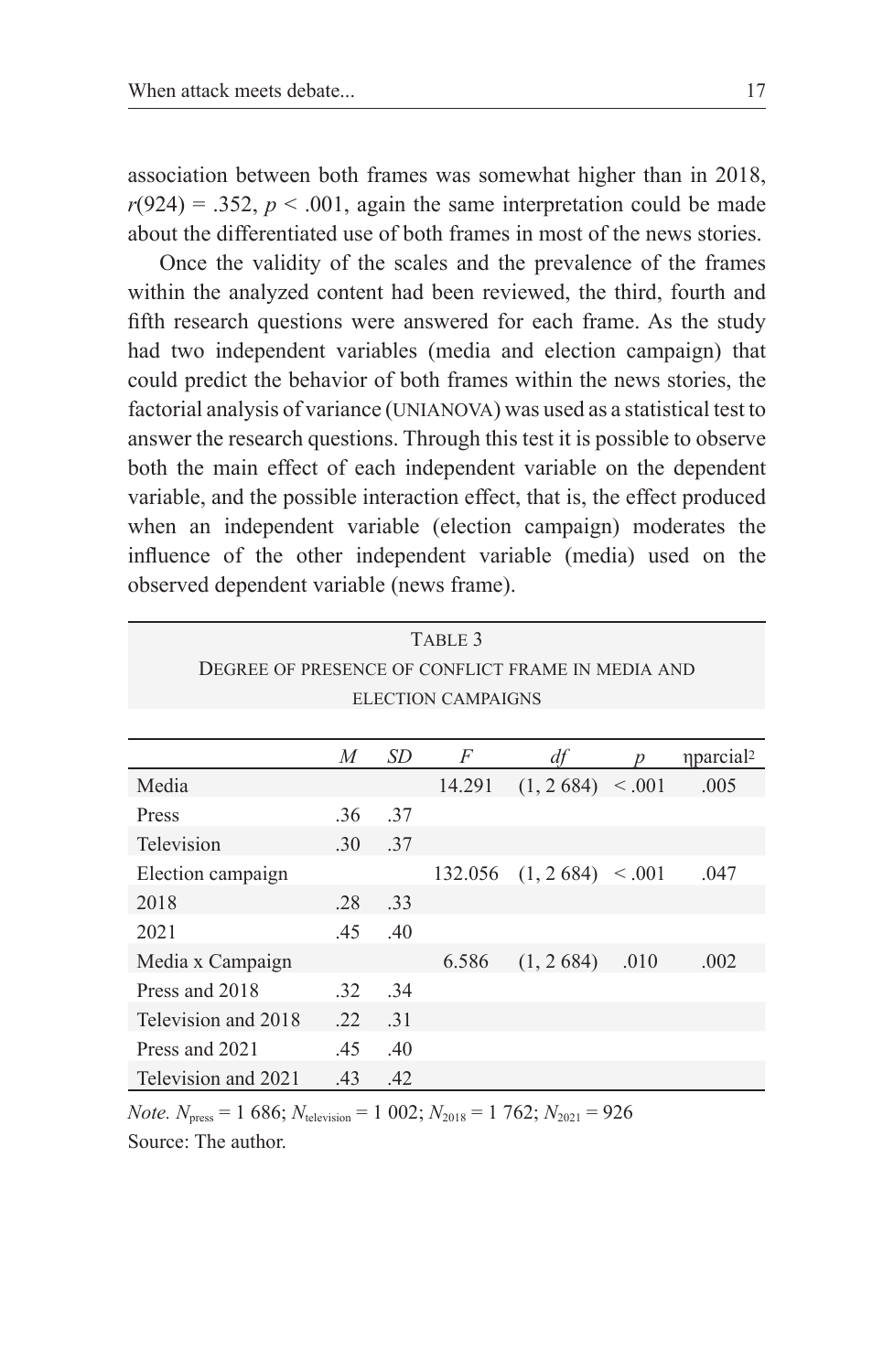Regarding the use of conflict framing (see Table 3), the factorial analysis of variance (unianova) carried out allowed observation of the existence of statistically significant differences between the two media,  $F(1, 2684) = 14.291$ ,  $p < .001$ ,  $\eta_{\text{partial}}^2 = .005$ . In this sense, press news tended to use conflict framing to a greater extent  $(M = .36, SD =$ .37) than television news ( $M = .30$ ,  $SD = .37$ ). Likewise, a statistically significant main effect of the election campaign was detected, *F*(1,  $2684$ ) = 132.056,  $p < .001$ ,  $\eta_{\text{partial}}^2$  = .047. Thus, it was observed that in the 2018 election campaign, the conflict fame tended to be present to a lesser extent ( $M = .28$ ,  $SD = .34$ ) than in the 2021 campaign ( $M = .45$ ,  $SD = .40$ , where the presence of this frame increased markedly.



Source: The author.

Finally, a statistically significant interaction effect was also detected between both independent variables (media x campaign) on the use of conflict framing,  $F(1, 2684) = 6.586$ ,  $p = .010$ ,  $\eta_{\text{partial}}^2 = .002$  (see Table 3). This result shows that, beyond the differences detected between media and campaigns described above, the differentiated use that was detected of conflict framing between press and television was altered by changing from one election campaign to another (see Figure 1). To determine how this moderation manifested itself, a comparison was made using the Bonferroni model. The findings allowed to determine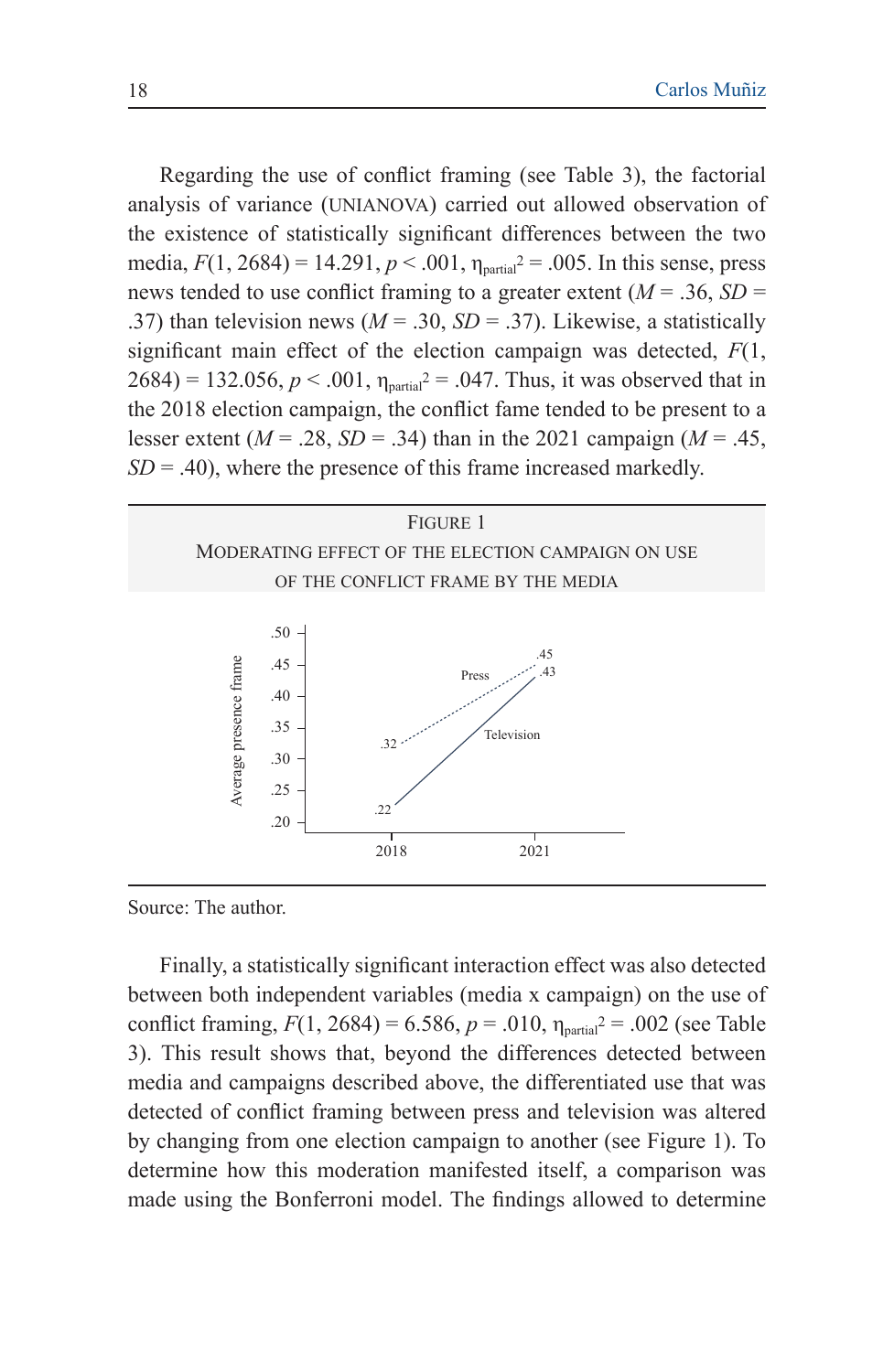that, while in the 2021 election campaign there were no differences between the two media, in the 2018 campaign differences were detected at the statistical level, with a greater presence of the conflict frame in the press ( $M = .32$ ,  $SD = .34$ ) than in television ( $M = .22$ ,  $SD = .31$ ).

| TABLE 4<br>DEGREE OF PRESENCE OF DEBATE AND POLITICAL AGREEMENT |     |            |        |             |             |                             |  |  |  |
|-----------------------------------------------------------------|-----|------------|--------|-------------|-------------|-----------------------------|--|--|--|
| FRAME IN MEDIA AND ELECTION CAMPAIGNS                           |     |            |        |             |             |                             |  |  |  |
|                                                                 |     |            |        |             |             |                             |  |  |  |
|                                                                 | M   | SD         | F      | df          |             | <i>nparcial<sup>2</sup></i> |  |  |  |
| Media                                                           |     |            | 27.720 | (1, 2, 684) | $\leq .001$ | .010                        |  |  |  |
| Press                                                           | .15 | .25        |        |             |             |                             |  |  |  |
| Television                                                      | .09 | $\cdot$ 21 |        |             |             |                             |  |  |  |
| Election campaign                                               |     |            | 70.296 | (1, 2, 684) | $\leq .001$ | .026                        |  |  |  |
| 2018                                                            | .11 | .22        |        |             |             |                             |  |  |  |
| 2021                                                            | .18 | .26        |        |             |             |                             |  |  |  |
| Media x Campaign                                                |     |            | 16.054 | (1, 2, 684) | < 0.001     | .006                        |  |  |  |
| Press and 2018                                                  | .14 | .23        |        |             |             |                             |  |  |  |
| Television and 2018                                             | .05 | .17        |        |             |             |                             |  |  |  |
| Press and 2021                                                  | .18 | .27        |        |             |             |                             |  |  |  |
| Television and 2021                                             | .17 | .25        |        |             |             |                             |  |  |  |

*Note.*  $N_{\text{press}} = 1\,686$ ;  $N_{\text{telexision}} = 1\,002$ ;  $N_{\text{2018}} = 1\,762$ ;  $N_{\text{2021}} = 926$ Source: The author.

With regard to the presence of the debate and political agreement frame in the news stories (see Table 4), the factorial analysis of variance (unianova) that was carried out allowed us to determine the existence of statistically significant differences between the two media, of *F*(1,  $2684$ ) = 27.720,  $p < .001$ ,  $\eta_{\text{partial}}^2$  = .010. In this sense, press news tended to use conflict framing to a greater extent  $(M = .15, SD = .25)$  than television news  $(M = .09, SD = .21)$ . Similarly, statistically significant differences between the two electoral campaigns were detected, with  $F(1, 2684) = 70.296$ ,  $p < .001$ ,  $\eta_{\text{partial}}^2 = .026$ . Thus, it was observed that in the 2018 election campaign the conflict frame tended to be present to a lesser extent  $(M = .11, SD = .22)$  than in the 2021 campaign  $(M = .18, SD = .26)$ , where the presence of this frame increased significantly.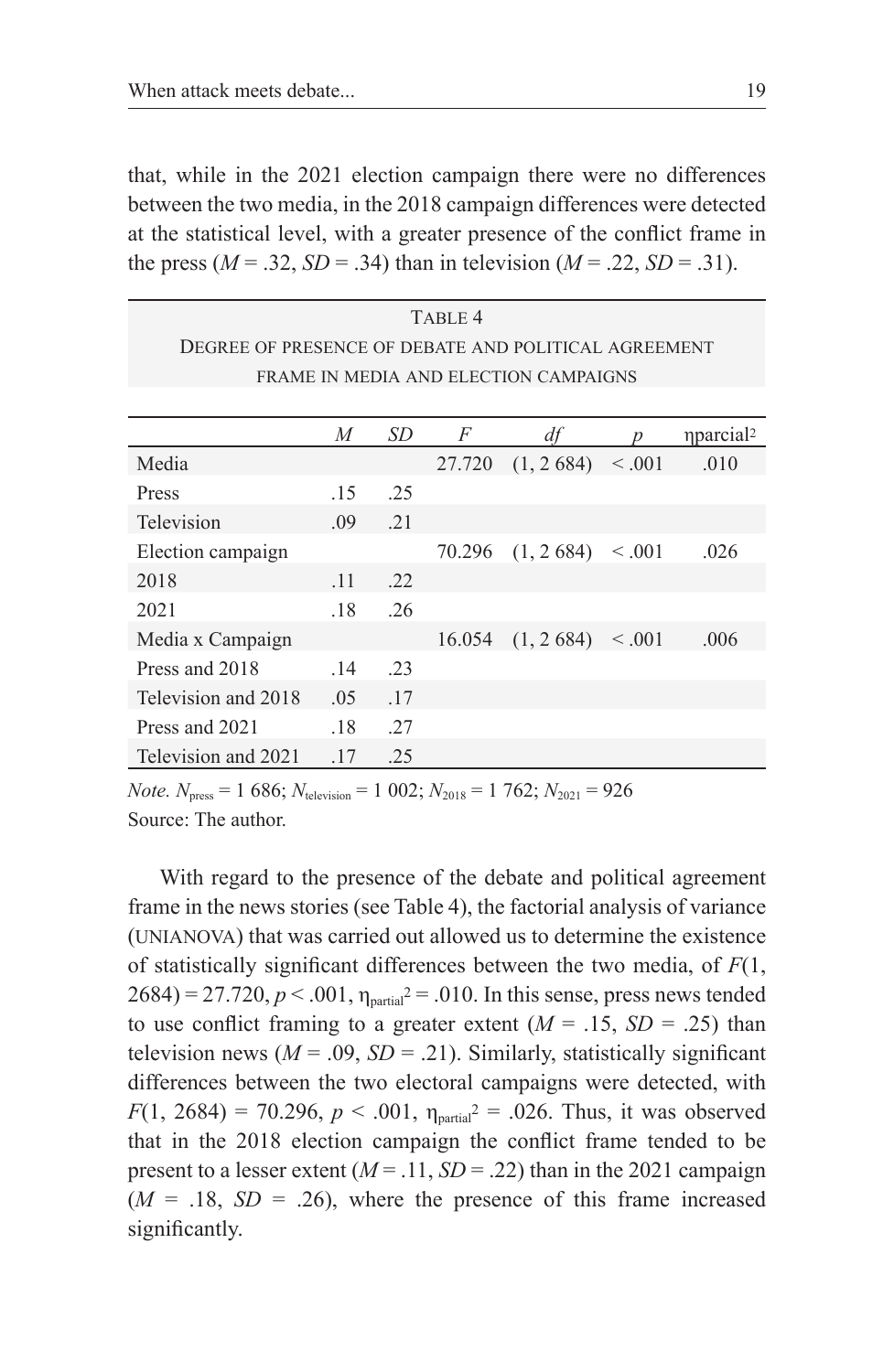#### Figure 2

Moderating effect of the election campaign on use of the debate and political agreement frame by the media



Source: The author.

And finally, the interaction effect between the two independent variables (media x campaign) on the use of the debate and political agreement frame was analyzed, and was found to be statistically significant,  $F(1, 2684) = 16.054$ ,  $p < .001$ ,  $\eta_{\text{partial}}^2 = .006$  (see Table 4). This result reflects that, together with the particular differences detected between media and between campaigns described above, the differentiated use of the debate and political agreement frame detected in the press and television was altered with the change from one electoral campaign to the other (see Figure 2). To determine how this moderation occurred, a comparison was made using the Bonferroni model. The findings allowed us to determine that while in the 2021 election campaign there were no differences between the two media, in the 2018 campaign, differences were detected at the statistical level, with a greater presence of the frame of debate and political agreement in the press ( $M = .14$ ,  $SD = .23$ ) than on television ( $M = .05$ ,  $SD = .17$ ).

#### Discussion and conclusions

The aim set out by this paper was to study the journalistic use made of conflict to cover the 2018 presidential election campaign and the 2021 federal Chamber of Deputies election in Mexico by the press and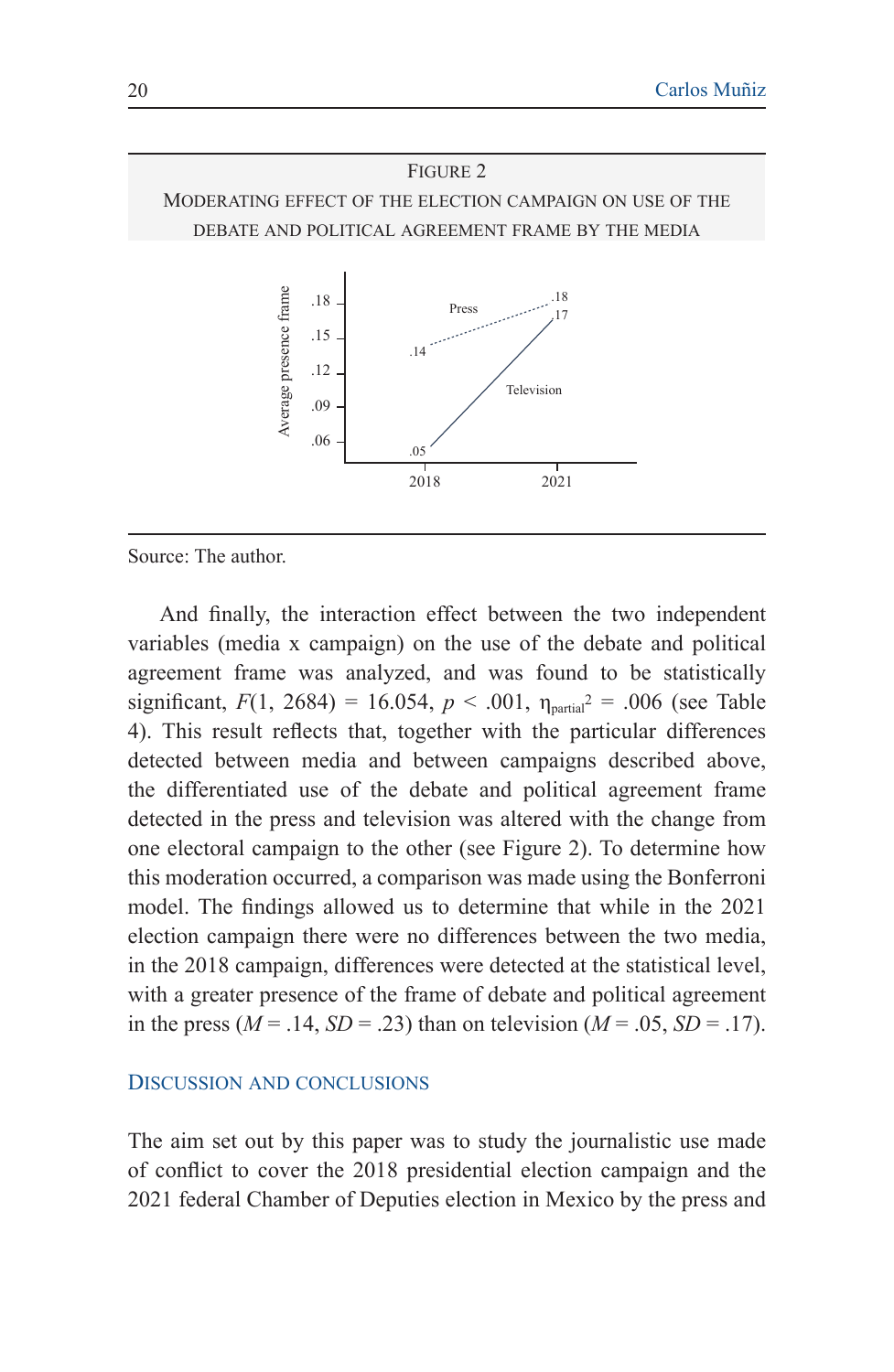television nationwide. More specifically, it undertook to evaluate the use of the conflict frame linked to attacks on and reproaches against politicians, as opposed to the use of the debate or political agreement frame, which tends to present politics as an exchange of opinions seeking consensus: in an attempt to determine whether they constitute two separate frames or are connected in some way within the practice of journalism focused on covering electoral processes. To fulfill this objective, the paper set out to contrast, or to answer, the research questions.

Regarding the first research question, which asked whether conflict and debate and political agreement are two different frames or whether there are connecting points between them, the results provide a dual answer, and this finding is consistent across the two campaigns studied. On the one hand, the statistical analysis conducted leads us to assume that there is a clear difference between the two frames. But at the same time, it should be pointed out that at least one of the items used, revealed a connection between them, in particular the item relating to discussions in the political field between actors on a specific topic or issue. This is an item that measures the presence in the story of calls to debate the issue by the several actors who, according to Mazzoleni (2010), can make up the political system, usually reflecting events such as an electoral debate or a meeting between different actors that leads to a collation of ideas or proposals within the story. It can be observed, therefore, that political debate is an intermediate point connecting conflict, understood as attack and confrontation, with conflict visualized as an element of substantivity or consensus, used to provide information about the political discussion undertaken to try to reach an agreement between the positions.

But, despite an optimistic expectation that media coverage of the campaign conveys this type of low-level conflict which, as explained in the literature, would contribute to the citizens' commitment to politics (Walgrave et al., 2018), the findings of the study reveal that its use is rather small in news about elections in the media, especially on television. Thus, in response to the second research question posed, the results obtained enable us to conclude, that to a large extent the media in Mexico tend to emphasize conflict in their coverage of election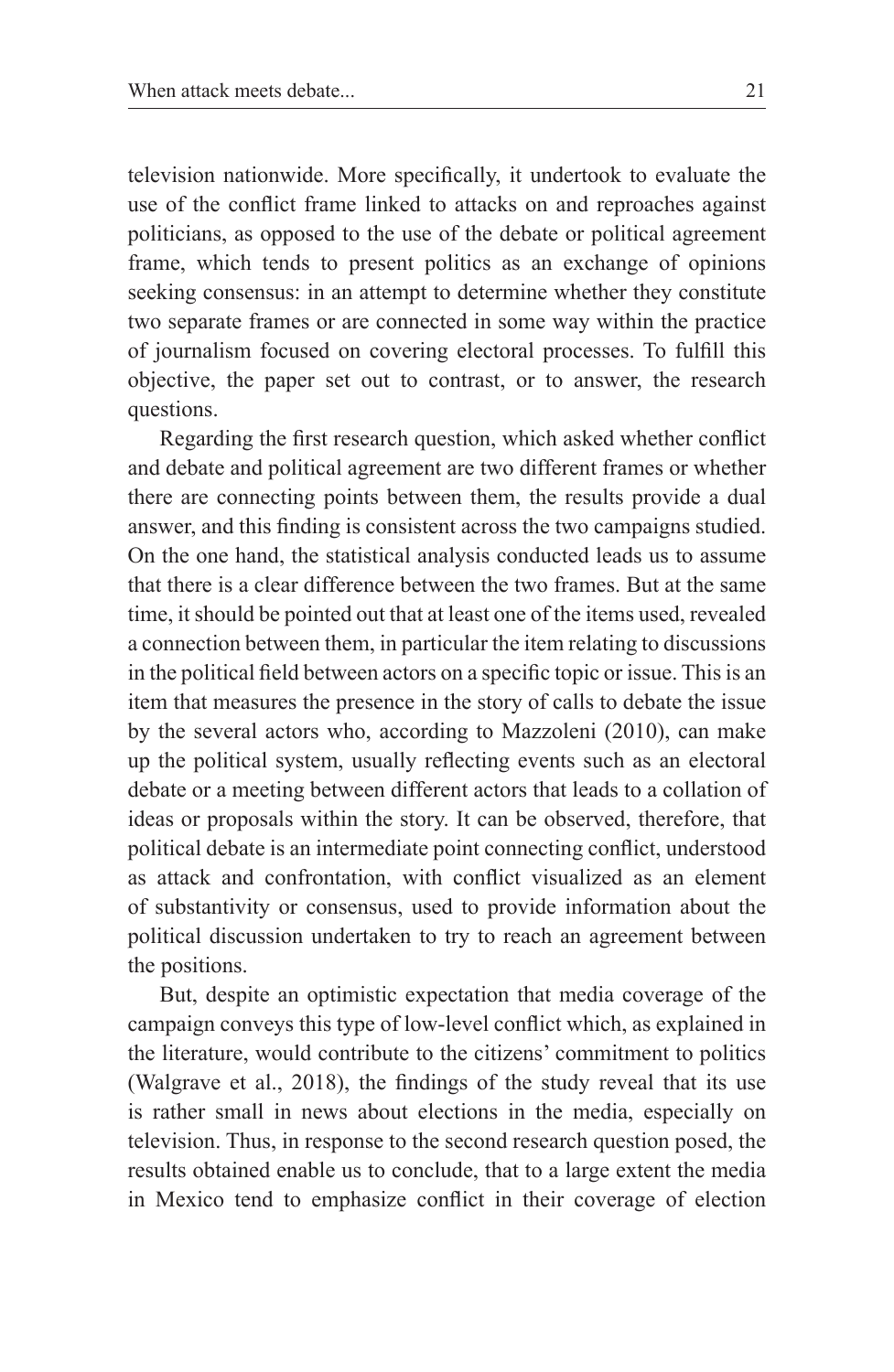campaigns, to the detriment of the approach that underscores politics as an exercise of debate and agreement. A finding that, moreover, is consistent for both electoral campaigns. This result is in line with previous studies that show the important use that is normally made of the conflict frame to cover electoral processes (Dimitrova & Strömbäck, 2012; Lengauer et al., 2012; Muñiz et al., 2018; Schuck et al., 2013; Strömbäck & Dimitrova, 2006).

The above reveals how attack and confrontation continue to be highly attractive elements for the Mexican media and journalists when it comes to providing a specific informative treatment of news on political election campaigns, even when the news story presents a debate between different actors belonging to the political system. Maybe the reason for this lies in their seeking to get more interest from the audience, thus perpetuating the model of spectacularization and infotainment that has prevailed in the political coverage of the elections in Mexico (Lozano et al., 2012). Something that may be manifested to a greater extent in private media, for which the use of a conflict approach can be an essential tool for capitalizing the income obtained from advertising. The fact that the study was conducted only with private media limits discussion of the use of these frames in search of an informative interest; therefore, it would be convenient for future studies to expand the sample to include informative contents from public media, attending to their particular incidence in the population (Martínez Garza & Maltos, 2019).

On the other hand, referring now to the comparative analysis of the use made of the two frames by the different media analyzed, the findings of the study allow us to answer the third research question posed. Although the differences were small (Cohen, 1988), the findings of the study allow us to conclude that the conflict approach tends to be used slightly more frequently by the press than by television in the federal electoral processes, a result in line with what has already been observed by other authors and, for the Mexican case, in the previous study by Muñiz et al. (2018) although in this particular case the study was conducted on the 2015 state election campaign in Nuevo León. Perhaps this result can be explained by the fact that the press seeks to provide a more objective coverage, one that provides opposing points of view on social reality, even if this entails covering the accusations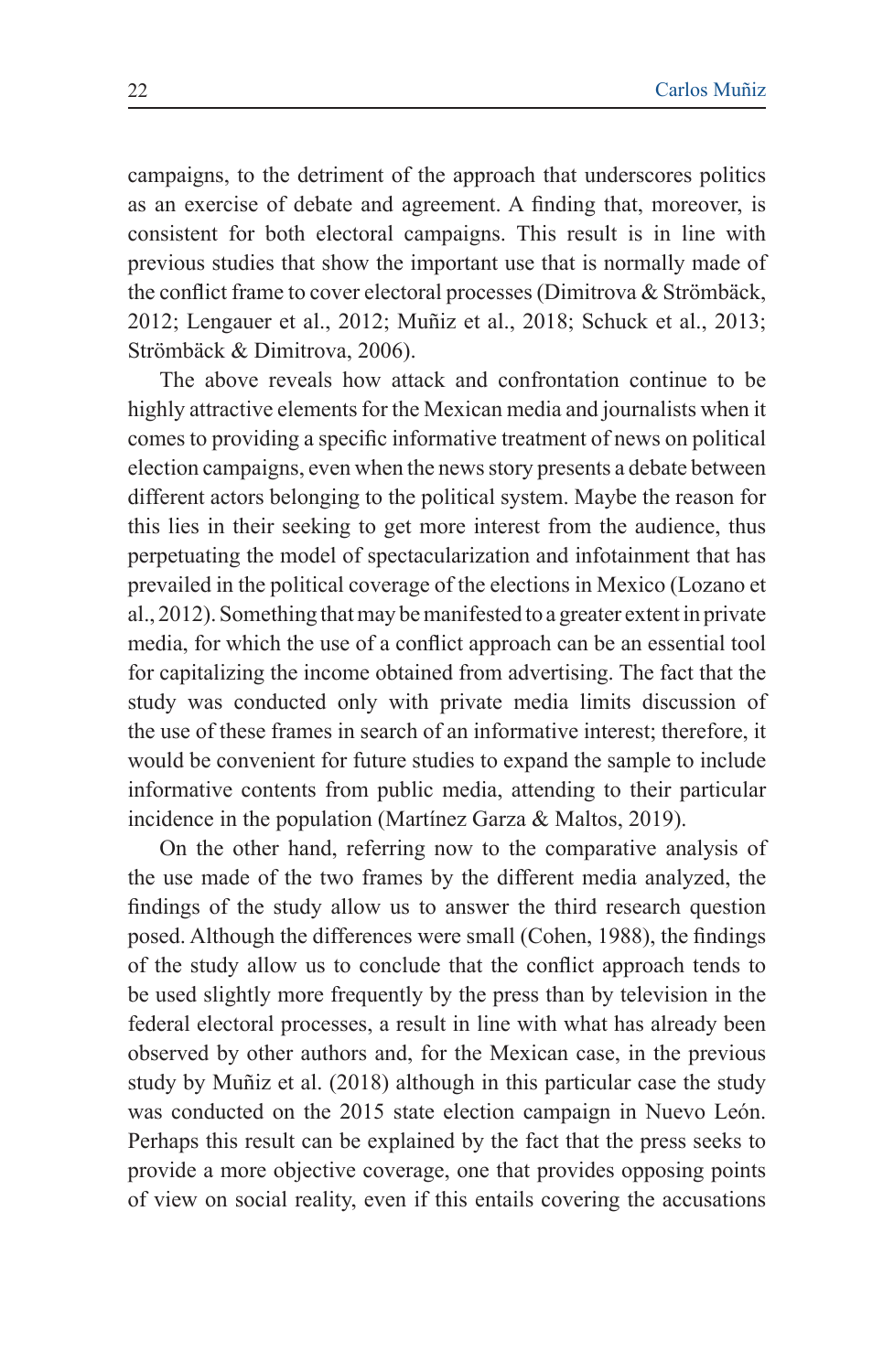and reproaches cast by the different actors. At any rate, the findings of the present study contribute to knowledge of the differentiated framing of conflict made by the media, although it will be necessary to continue deepening the research in order to determine if it is a pattern that will be repeated in future elections.

This conclusion is supported by results relating to the use of the debate and political agreement frame. With regard to the third research question, a difference in the use of this approach was observed for both election campaigns between the two media, with the press once again being the medium that made the greatest use of this informative treatment, although the difference with television was small considering the size of the effect. Therefore, it is confirmed that newspapers tend to emphasize the different positions adopted within the debate, maybe seeking to do away with the possibility of journalistic bias, although it may also be due to the informative dynamics of each newspaper or even to the larger space that is usually available to narrate the information. Still, this finding should be revised by undertaking a thorough analysis of the informative framing by different newspapers and tv stations in order to determine whether this is actually a common pattern in journalistic practice.

In addition, the fourth research question asked whether there were differences in the use of the two frames in the two election campaigns. The findings of the study allow to conclude that both frames tended to increase significantly in the 2021 campaign, compared to the 2018 presidential campaign; an increase that was especially evident in the case of use of the conflict frame. In this regard, it is interesting to note how in the 2021 election, when the composition of the Chamber of Deputies was at stake –an election where the informative focus is usually diluted by there being so many candidates—, there was actually a greater prevalence of conflict framing than in the 2018 campaign, where the presidency of the republic was at stake and, therefore, there was a greater personalization and focus of the coverage on just a few candidates, where it would be natural for the conflict frame to be more widely present. This result reveals how a mid-term campaign can provoke a lot of confrontation, perhaps taking into consideration that its results can be interpreted as a thermometer reading for the level of citizen support that the presidential administration has at the time.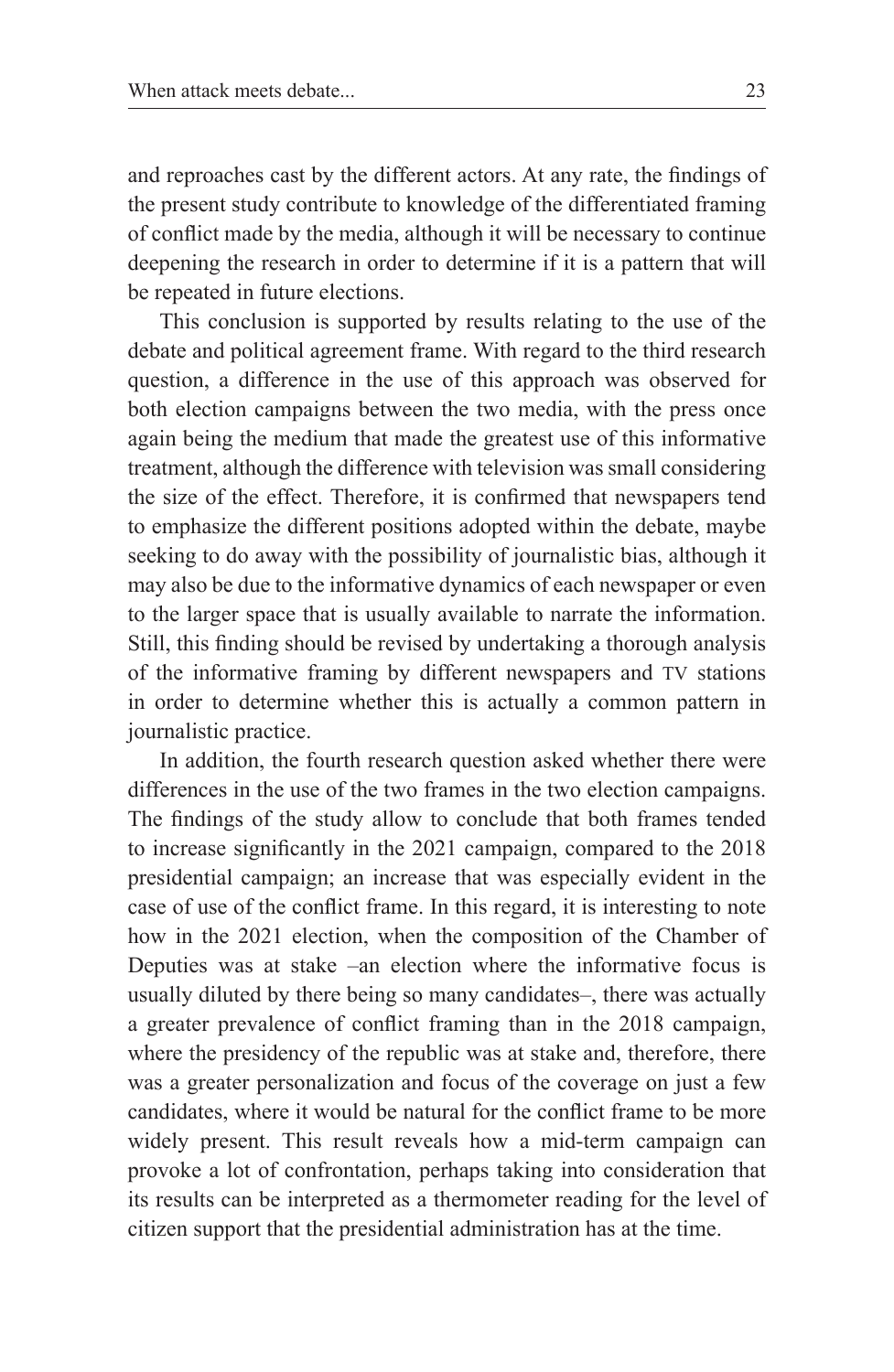Finally, the paper sought to answer the fifth research question, which raised the doubt as to whether the year of the election campaign studied had some moderating effect on the use of the two frames by the media. In this regard, a similar pattern was detected in both frames, as their use by the media did not differ in the 2021 campaign, while in the 2018 campaign it was always the press that made more extensive use of both frames. This again highlights how the 2021 federal campaign elicited press coverage with a greater emphasis on political debate and confrontation, regardless of the media analyzed. Furthermore, it is concluded that, independently of which of the electoral campaigns is studied, the innate news value of conflict remains fixed in the journalistic routine when it comes to reporting on politics, which in any case is emphasized in a campaign where the political management of the incumbent government is subjected to public scrutiny.

Independently of the findings described above, it is important to remember that these findings should be contrasted with those of other studies that will be able to evaluate the informational framing carried out in future federal election campaigns in Mexico. Especially because, although it seems that they are in line with the usual media use of conflict framing to cover election campaigns and politics that has been detected at the international level, the study of framing should not be carried out without paying attention to the cultural context where the information is presented, in line with what has recently been suggested by Rodelo (2020). Furthermore, beyond analysis of the coverage of elections, where political confrontation tends to increase, it would be important to evaluate also the use of both news frames in the media coverage of daily governmental and legislative administration, where it is possible that the debate and political agreement frame will emerge in greater profusion in the news content. With respect to this issue, there are gaps in the research conducted in the Mexican context, which makes it possible to visualize it as an attractive line of work.

#### **ACKNOWLEDGEMENT**

A special thanks to the collaborators of the research team for their support in the coding of news stories, and the anonymous reviewers for their valuable comments.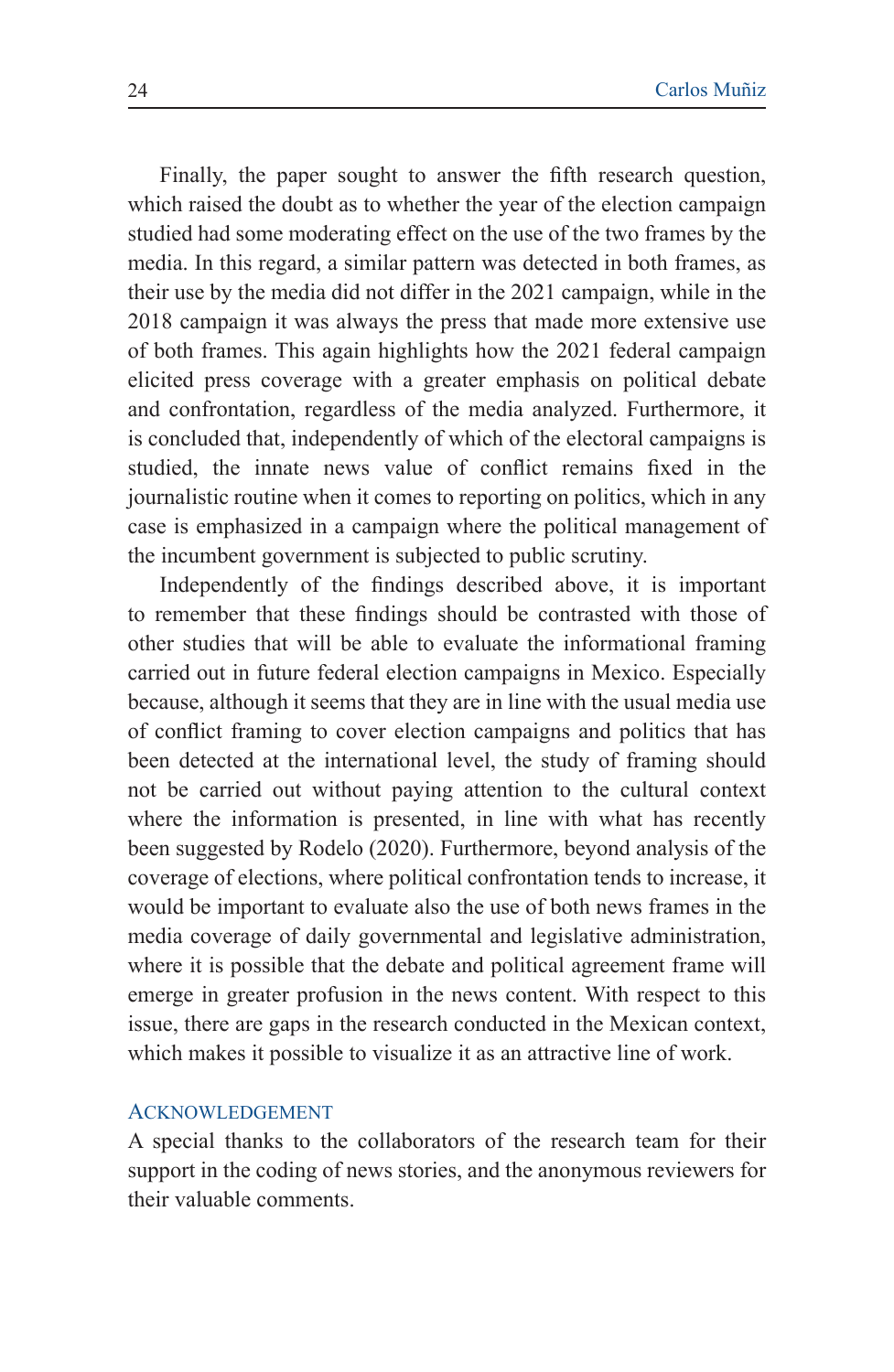#### *Funding*

This research was financed by the project of the National Council of Science and Technology (Consejo Nacional de Ciencia y Tecnología -conacyt) titled "Analysis of media coverage of election campaigns and its impact on political disaffection and democratic citizen engagement" (grant number 280739).

#### *Bibliographic references*

- Bartholomé, G., Lecheler, S. & de Vreese, C. H. (2018). Towards a typology of conflict frames. Substantiveness and interventionism in political conflict news. *Journalism Studies*, *19*(12), 1689-1711. https://doi.org/10.1080/1461670X.2017.1299033
- Bjarnøe, C., de Vreese, C. H. & Albæk, E. (2020). The effect of being conflict non-avoidant: linking conflict framing and political participation. *West European Politics*, *43*(1), 102-128. https://doi.org/10.1 080/01402382.2019.1572334
- Cohen, J. (1988). *Statistical power analysis for the behavioral sciences*. Lawrence Erlbaum.
- Colvin, R. M., Bradd Witt, G., Lacey, J. & McCrea, R. (2020). The role of conflict framing and social identity in public opinion about land use change: An experimental test in the Australian context. *Environmental Policy and Governance*, *30*(2), 84-98. https://doi. org/10.1002/eet.1879
- de Vreese, C. H. (2012). New avenues for framing research. *American Behavioral Scientist*, *56*(3), 365-375. https://doi. org/10.1177/0002764211426331
- de Vreese, C. H. (2014). Mediatization of news: The role of journalistic framing. In J. Strömbäck & F. Esser (Eds.), *Mediatization of politics. Understanding the transformation of western democracies* (pp. 137-155). Palgrave Macmillan. https:// doi.org/10.1057/9781137275844\_8
- Dimitrova, D. V. & Strömbäck, J. (2012). Election news in Sweden and the United States: A comparative study of sources and media frames. *Journalism*, *13*(5), 604-619. https://doi. org/10.1177/1464884911431546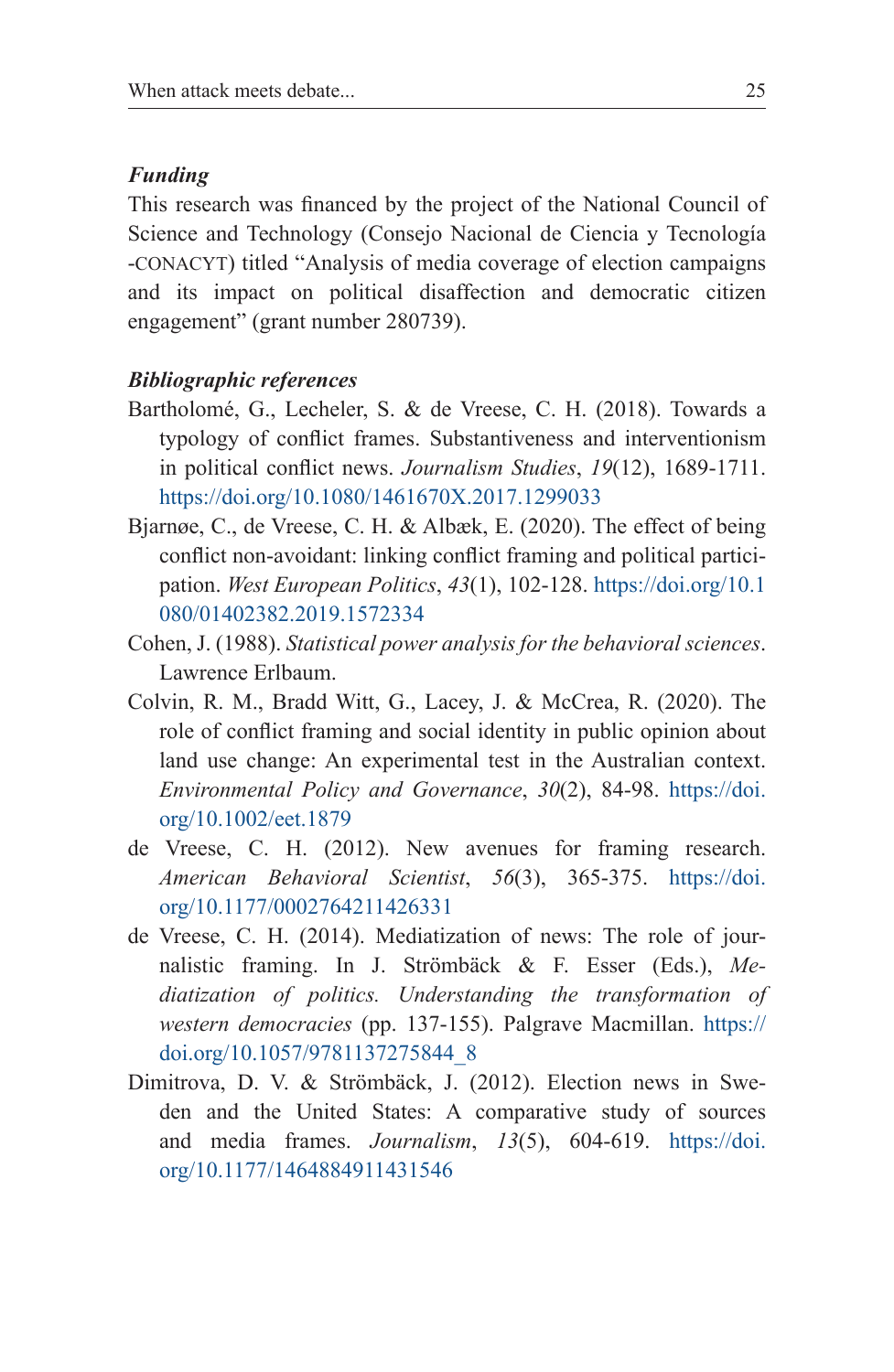- Entman, R. M. (1993). Framing: Toward clarification of a fractured paradigm. *Journal of Communication*, *43*(4), 51-58. https://doi. org/10.1111/j.1460-2466.1993.tb01304.x
- Ergün, E. & Karsten, N. (2019). Media logic in the coverage of election promises: comparative evidence from the Netherlands and the US. *Acta Politica*, *56*, 1-25. https://doi.org/10.1057/s41269-019-00141-8
- Freidenberg, F. & González Tule, L. (2009). Estrategias partidistas, preferencias ciudadanas y anuncios televisivos: Un análisis de la campaña electoral mexicana de 2006. *Política y Gobierno*, *16*(2), 269-320. http://www.politicaygobierno.cide.edu/index.php/pyg/article/view/205
- Galais, C. (2018). Conflict frames and emotional reactions: a story about the Spanish *Indignados*. *Journal of Elections, Public Opinion and Parties*, *30*(4), 446-465. https://doi.org/10.1080/17457289.201 8.1550416
- Gerth, M. A. & Siegert, G. (2012). Patterns of consistence and constriction: How news media frame the coverage of direct democratic campaigns. *American Behavioral Scientist*, *56*(3), 279-299. https:// doi.org/10.1177/0002764211426326
- Gronemeyer, M., del Pino, M. & Porath, W. (2019). The use of generic frames in elite press: Between conflict, neutrality, and an empowered journalist. *Journalism Practice*, *14*(8), 954-970. https://doi.org /10.1080/17512786.2019.1665473
- Lengauer, G., Esser, F. & Berganza, R. (2012). Negativity in political news: A review of concepts, operationalizations and key findings. *Journalism*, *13*(2), 179-202. https://doi.org/10.1177/146488491142 7800
- Lozano, J. C., Cantú, J., Martínez, F. J. & Smith, C. (2012). Evaluación del desempeño de los medios informativos en las elecciones de 2009 en Monterrey. *Comunicación y Sociedad*, (18), 173-197. https://doi.org/10.32870/cys.v0i18.195
- Matthes, J. (2012). Framing politics: An integrative approach. *American Behavioral Scientist*, *56*(3), 247-259. https://doi. org/10.1177/0002764211426324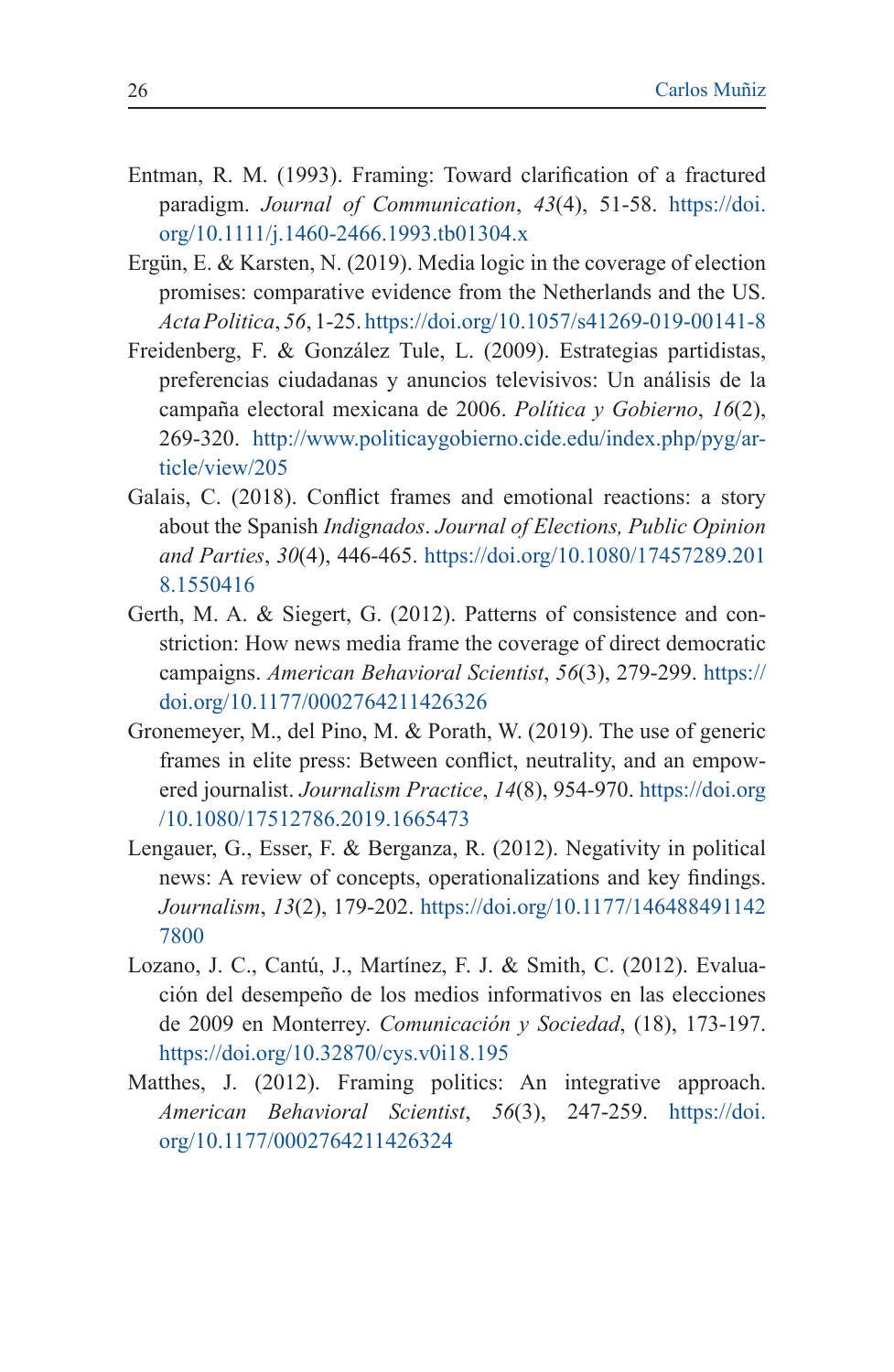- Martínez Garza, F. J. & Maltos, A. L. (2019). La elección federal en telediarios públicos. *Revista Mexicana de Opinión Pública*, *14*(27), 79-93. https://doi.org/10.22201/fcpys.24484911e.2019.27.68549
- Muñiz, C., Saldierna, A. & Marañón, F. (2018). Framing of electoral processes: The stages of the campaign as a moderator of the presence of political frames in the news. *Palabra Clave*, *21*(3), 740-771. http://dx.doi.org/10.5294/pacla.2018.21.3.5
- Rodelo, F. V. (2020). Factores antecedentes de los encuadres de juego estratégico y temático en la cobertura de campañas electorales locales en el contexto mexicano. *Comunicación y Sociedad*, e7643. https://doi.org/10.32870/cys.v2020.7643
- Schuck, A. R. T. (2017). Media malaise and political cynicism. In P. Rössler, C. A. Hoffner & L. van Zoonen (Eds.), *The international encyclopedia of media effects* (pp. 1-19). Wiley. https://doi. org/10.1002/9781118783764.wbieme0066
- Schuck, A. R. T., Vliegenthart, R., Boomgaarden, H. G., Elenbaas, M., Azrout, R., van Spanje, J. & de Vreese, C. H. (2013). Explaining campaign news coverage: How medium, time, and context explain variation in the media framing of the 2009 European parliamentary elections. *Journal of Political Marketing*, *12*(1), 8-28. https://doi.or g/10.1080/15377857.2013.752192
- Schuck, A. R. T., Vliegenthart, R. & de Vreese, C. H. (2016). Who's afraid of conflict? The mobilizing effect of conflict framing in campaign news. *British Journal of Political Science*, *46*(1), 177-194. https://doi.org/10.1017/S0007123413000525
- Semetko, H. A. & Valkenburg, P. M. (2000). Framing European politics: a content analysis of press and television news. *Journal of Communication*, *50*(2), 93-109. https://doi.org/10.1111/j.1460-2466.2000. tb02843.x
- Sevenans, J. & Vliegenthart, R. (2016). Political agenda-setting in Belgium and the Netherlands. *Journalism and Mass Communication Quarterly*, *93*(1), 187-203. https://doi. org/10.1177/1077699015607336
- Strömbäck, J. & Dimitrova, D. V. (2006). Political and media systems matter: A comparison of election news coverage in Sweden and the United States. *The International Journal of Press/Politics*, *11*(4), 131-147. https://doi.org/10.1177/1081180X06293549